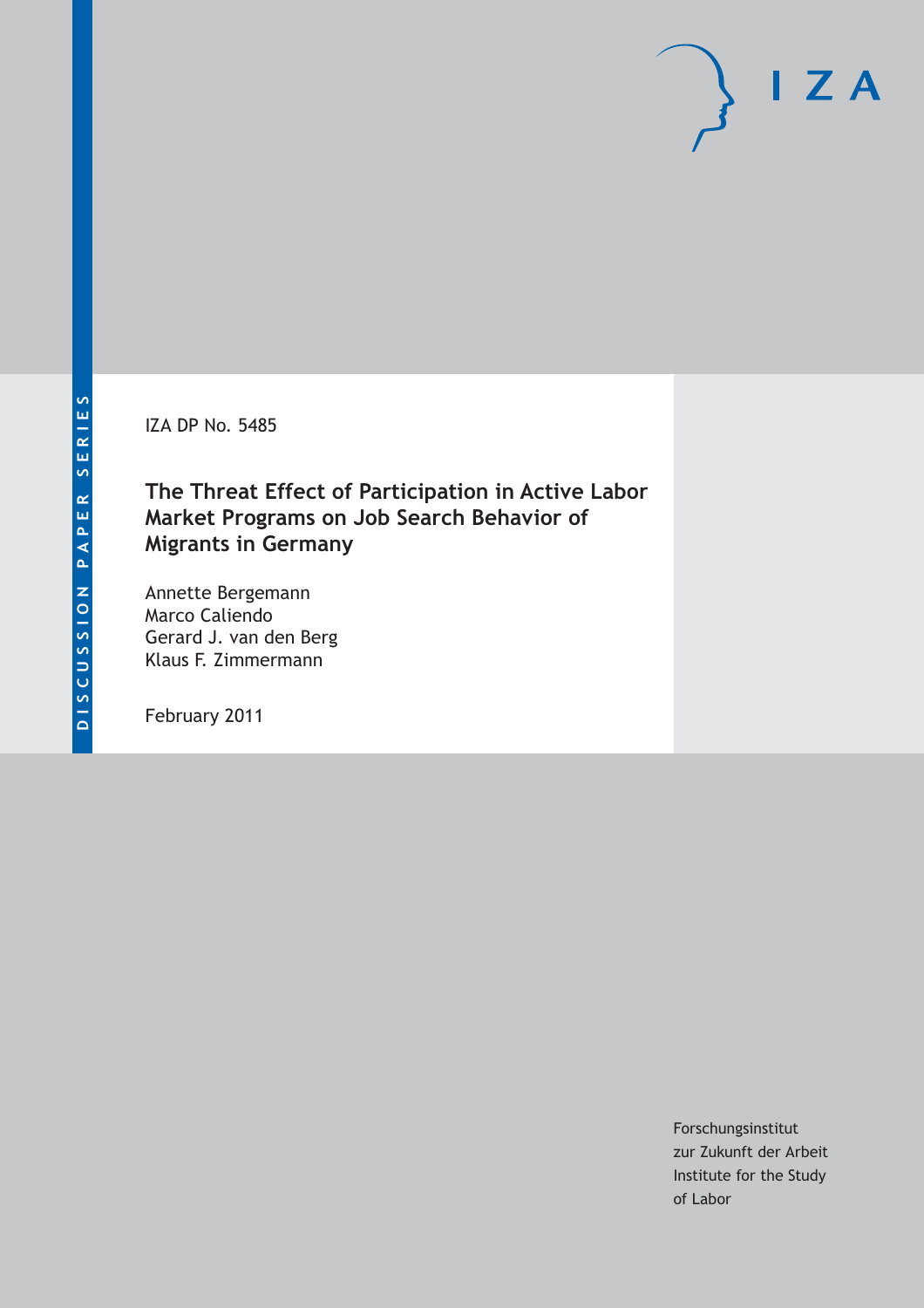# **The Threat Effect of Participation in Active Labor Market Programs on Job Search Behavior of Migrants in Germany**

#### **Annette Bergemann**

*University of Mannheim, IFAU-Uppsala and IZA* 

#### **Marco Caliendo**

*IZA, DIW Berlin and IAB* 

#### **Gerard J. van den Berg**

*University of Mannheim, IFAU-Uppsala, VU University Amsterdam and IZA* 

#### **Klaus F. Zimmermann**

*IZA and University of Bonn* 

Discussion Paper No. 5485 February 2011

IZA

P.O. Box 7240 53072 Bonn **Germany** 

Phone: +49-228-3894-0 Fax: +49-228-3894-180 E-mail: iza@iza.org

Any opinions expressed here are those of the author(s) and not those of IZA. Research published in this series may include views on policy, but the institute itself takes no institutional policy positions.

The Institute for the Study of Labor (IZA) in Bonn is a local and virtual international research center and a place of communication between science, politics and business. IZA is an independent nonprofit organization supported by Deutsche Post Foundation. The center is associated with the University of Bonn and offers a stimulating research environment through its international network, workshops and conferences, data service, project support, research visits and doctoral program. IZA engages in (i) original and internationally competitive research in all fields of labor economics, (ii) development of policy concepts, and (iii) dissemination of research results and concepts to the interested public.

IZA Discussion Papers often represent preliminary work and are circulated to encourage discussion. Citation of such a paper should account for its provisional character. A revised version may be available directly from the author.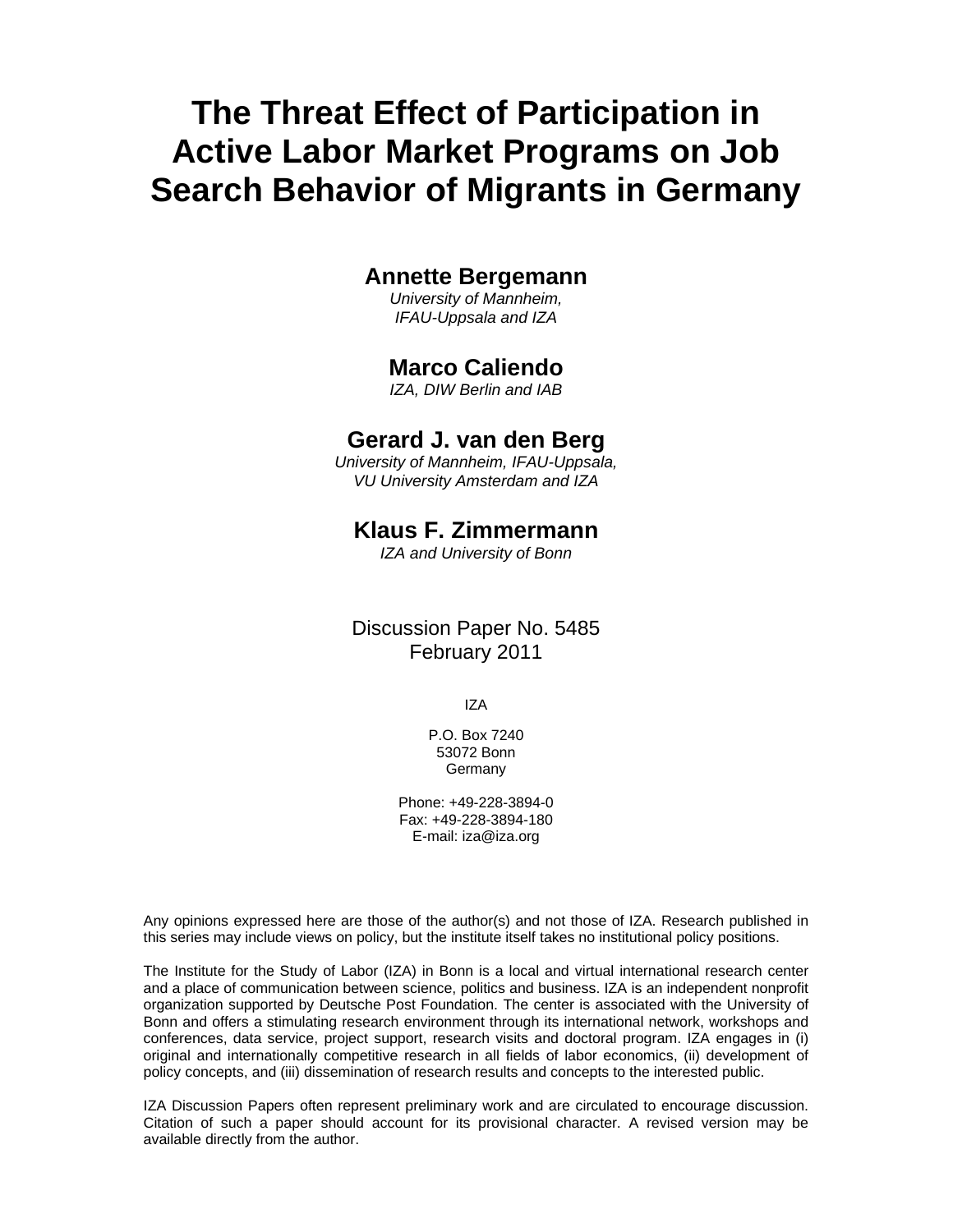IZA Discussion Paper No. 5485 February 2011

## **ABSTRACT**

## **The Threat Effect of Participation in Active Labor Market Programs on Job Search Behavior of Migrants in Germany\***

Labor market programs may affect unemployed individuals' behavior before they enroll. Such ex ante effects may differ according to ethnic origin. We apply a novel method that relates self-reported perceived treatment rates and job search behavioral outcomes, such as the reservation wage or search intensity, to each other. We compare German native workers with migrants with a Turkish origin or Central and Eastern European (including Russian) background. Job search theory is used to derive theoretical predictions. We examine the omnibus ex ante effect of the German ALMP system, using the novel IZA Evaluation Data Set, which includes self-reported assessments of the variables of interest as well as an unusually detailed amount of information on behavior, attitudes and past outcomes. We find that the ex ante threat effect on the reservation wage and search effort varies considerably among the groups considered.

JEL Classification: J64, J61, C21, D83, D84

Keywords: immigrants, policy evaluation, reservation wage, search effort, expectations, unemployment duration, program evaluation, active labor market policy

Corresponding author:

-

Annette Bergemann Department of Economics University of Mannheim L7, 3-5 68131 Mannheim Germany E-mail: annette.bergemann@uni-mannheim.de

<sup>\*</sup> We thank Olof Åslund, Corrado Giulietti and two anonymous Referees for their comments and suggestions. The IAB (Nuremberg) kindly gave us permission to use the administrative data. Caliendo thanks the German Research Foundation (DFG) for financial support of project CA 829/1-1.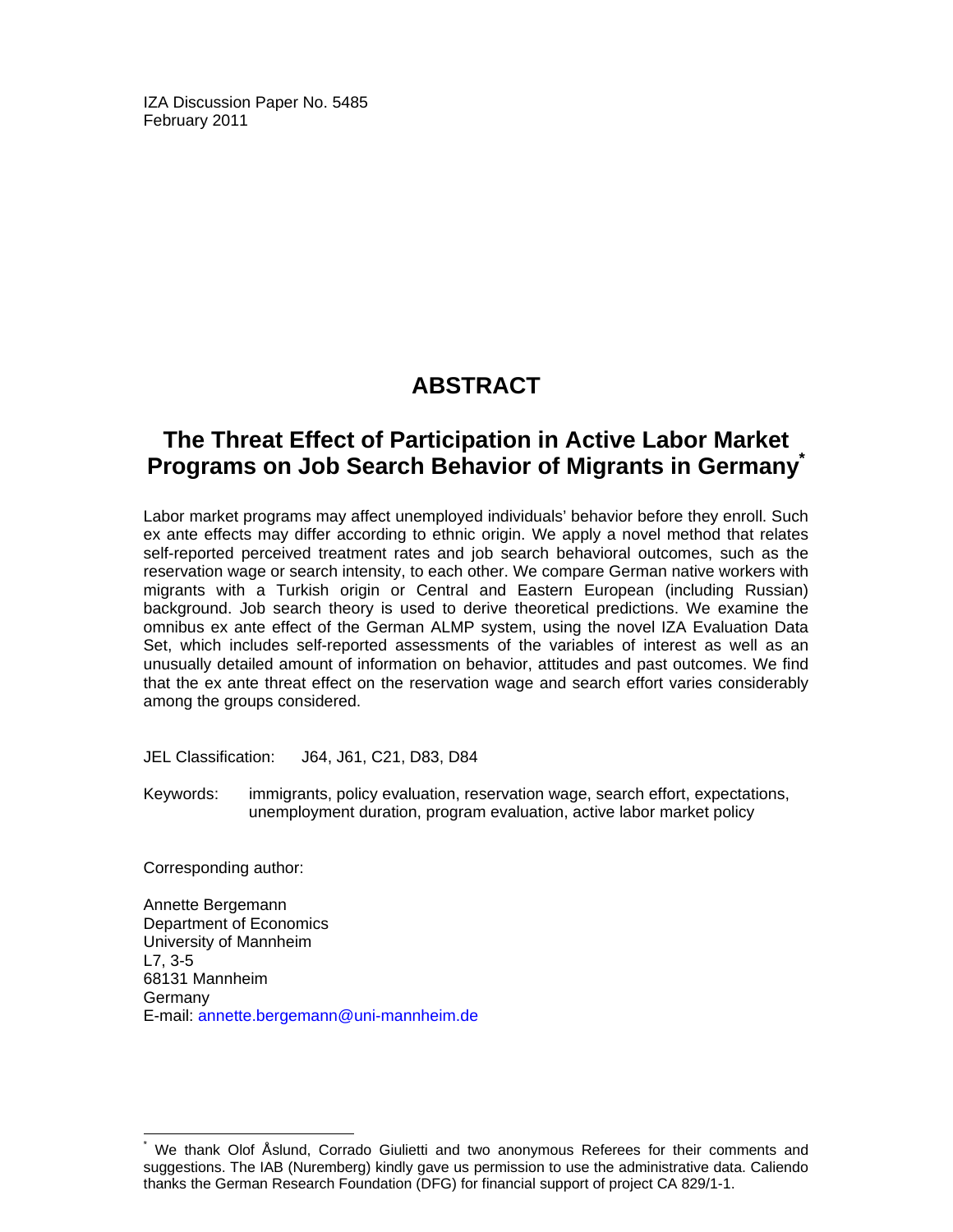#### 1 Introduction

Migrants are often disadvantaged with respect to their labor market outcomes. In Germany the unemployment rate of foreign born men was 11.8% in 2008, whereas only 6.8% of native born men were unemployed. For women the figures are similar at 13.1% vs. 6.8% (see OECD, 2010). Past research has shown that differences in employment and earnings between natives and migrants persist, even when controlling for individual characteristics, such as education and age (Algan et al., 2010).

Active labor market policy programs (ALMP) are common tools to improve the labor market outcomes of the unemployed. Potentially, these programs could be particularly helpful for unemployed migrants. Migrants may lack skills specific to the national labor market, and these skills might be easily transferred with the help of labor market policies such as training programs.

ALMP can have ex ante and ex post effects. Evaluation studies typically focus on ex post effects, i.e. on the effect of actual participation. However, ex ante effects, i.e. the effects that occur before participation, may also exert a large effect on unemployment durations. If individuals expect large benefits from a treatment then they may postpone their job search until after the treatment. In this case the ex ante effect is negative, and the average realized unemployment durations of participants and non-participants may be larger than in the absence of the program. Knowledge of ex ante effects is thus an important input for the evaluation of the program and for the assessment of possible modifications of the program. For example, if the ex post effect of having been trained on the exit rate to work is positive, whereas the ex ante effect on this rate is negative, then this may suggest that the program is best offered early on during the unemployment spell.

Ex ante effects require individuals to have some knowledge about the existence of ALMP and about the process leading to participation. The ALMP participation probability is a determinant of the optimal job search strategy and will affect the outcome of interest. Consider, for example, a training program that upgrades skills for a certain profession. Knowledge of the rate that an individual can participate in such a program can be valuable for the individual. If an individual finds out that her individual rate is high then it becomes attractive for the individual to reduce her search effort as participation could lead to higher wages.

In this paper we investigate whether migrants and natives react similarly to the expectation of participating in an ALMP, and whether different types of migrants (as captured by the region of origin) react similarly or not. There are a number of reasons why the migrant status may affect ex ante effects. First, ex ante effects are affected by the extent to which individuals enjoy the participation experience itself, which may depend on the composition of the program. Second, the effects depend on the degree of familiarization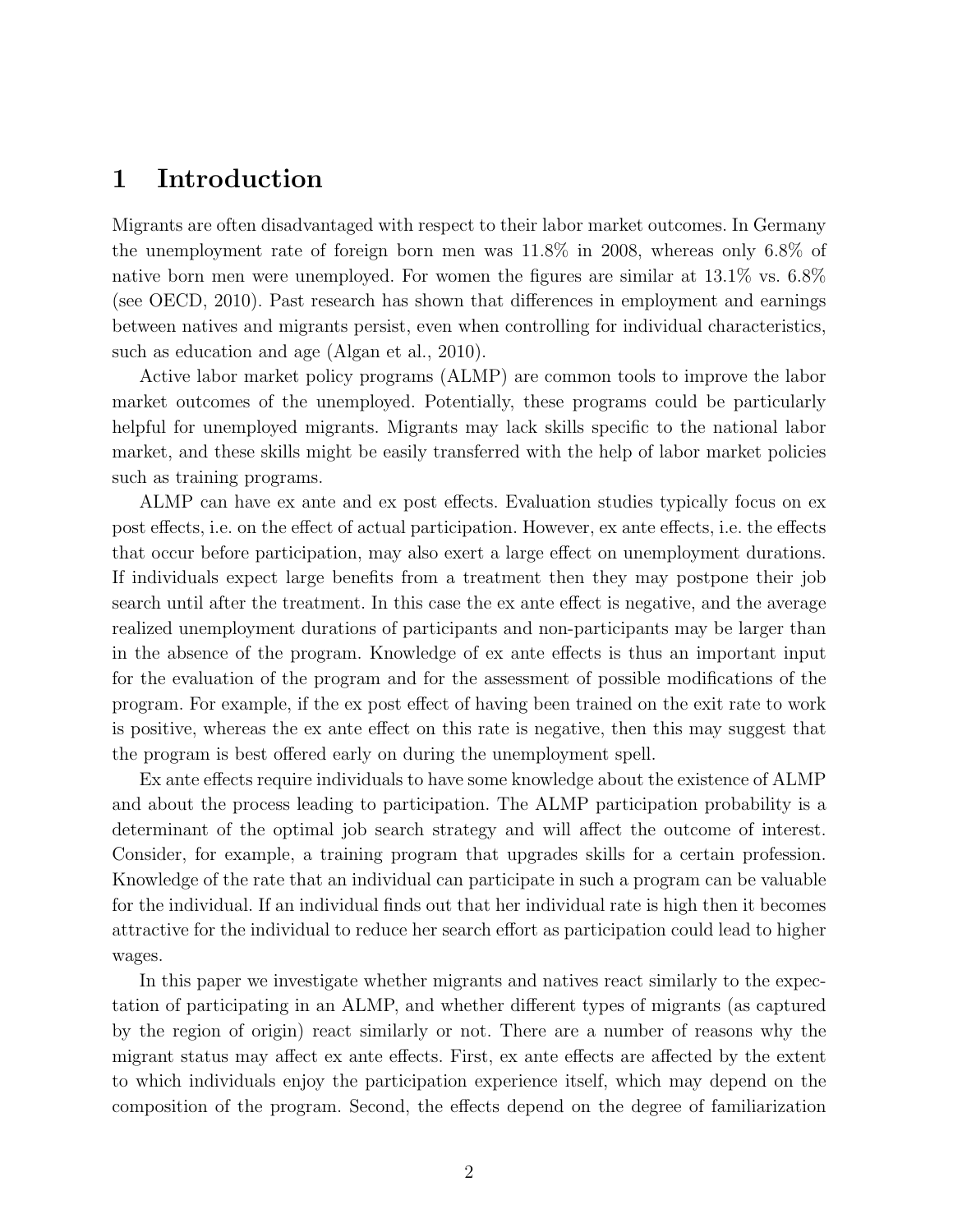with the services provided by the employment office and with the baseline expectations about the extent to which the state is perceived as a helpful or as a threatening institution. Some types of migrants may not be aware of the existence of a program at all. Finally, the magnitude of the ex ante effect depends on the magnitude of the ex post effect, so differences in ex ante effects between different types of unemployed may be due to differences in ex post effects. Notice that we do not aim to distinguish formally between these possible explanations. The latter primarily serves as a motivation for why differences may exist. In order to put the results into perspective, we also examine whether natives and migrants have the same job search strategies in terms of search effort and reservation wage values. Any differences in the ex ante effects between the different types of unemployed could help to fine tune the allocation of ALMP and, thus, could help reduce the labor market disadvantages of migrants.

Some bodies of empirical work are relevant for the present study. Evaluation studies of ex post effects by migrant status provide heterogeneous results. ALMP are partly successful and partly ineffective. In rare cases they even seem to be harmful ex post. However, an important lesson from these studies is that migrants are often affected differently by ALMP compared to natives, giving additional emphasis to the importance of our approach to investigate the ex ante effects of ALMP separately. German studies that distinguish between natives and migrants mainly focus on welfare recipients. Huber et al. (2009) evaluate three different types of welfare to work programs and find positive effects of these programs for natives but not for migrants. Aldashev et al. (2010) evaluate short-term training schemes. They estimate positive effects for aptitude tests that are larger for migrants than for natives, and positive effects for short-term skill provision that are especially large for female immigrants. Surprisingly, they find that job search training is generally ineffective and even has a negative effect for female immigrants. Caliendo and Künn (2011) analyze the effects of start-up subsidies for the unemployed and show that both natives and migrants benefit from participation. However, they find higher effects for natives in terms of employment probabilities and income.

There are very few studies on ex ante effects, and they only consider averages of treated individuals rather than specific subgroups like migrants. Black et al. (2003) use locally randomized assignment of treatment status to examine empirically whether this affects the voluntary inflow into unemployment insurance (UI) benefits. Here, the treatment regime starts right after entering the UI regime. Abbring and Van den Berg (2005) show that if the moment of treatment has a random element, if the observed treatment and labor market outcomes are duration variables, and if there is randomized variation in the treatment intensity, then identification of ex ante effects still requires a semi-parametric model structure and absence of anticipation of the moment of treatment (that is, no anticipation beyond what is captured in the treatment assignment equation; see Rosholm and Svarer,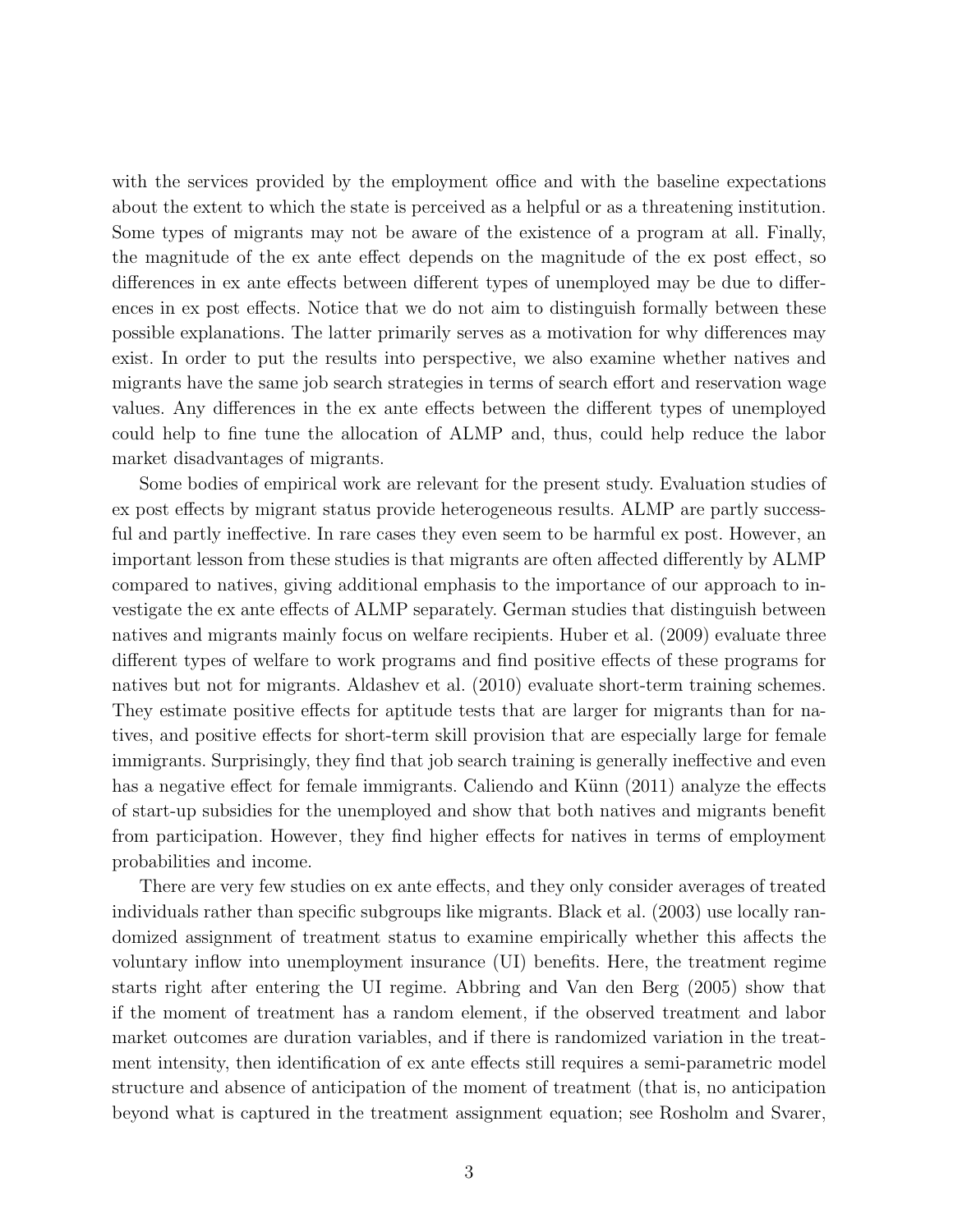2008, for an application). De Giorgi (2005) and Van den Berg, Bozio and Costa Dias (2008) use a policy discontinuity in time to study the effect of a treatment at a six-month unemployment duration on the probability of finding work before six months. Specifically, they compare a situation where individuals in the inflow are aware of the policy to a situation where the policy regime has not yet been introduced. Lalive, Van Ours and Zweimüller (2005) observe whether and when unemployed individuals receive advance warnings about the timing of future treatments. By viewing such warnings as treatments themselves, they can apply the semi-parametric timing-of-events framework of Abbring and Van den Berg (2003) to study their effect.

Our approach builds on the study by Van den Berg, Bergemann and Caliendo (2009) that develops and applies a novel general method to identify ex ante effects. Specifically, they identify ex ante effects of the comprehensive German package of active labor market policy by using self-reported variables of unemployed workers in a panel survey. The unemployed are asked about their perceived probability of being treated in future periods, and they are also asked about their current optimal job search strategy, notably their current reservation wage and their current search effort. All things equal, the expectation of a future event that changes the individual's expected present value should have an effect on the reservation wage or, in general, change the current search effort. They find that the ex ante effect on the reservation wage and search effort are negative and positive, respectively. This means that individuals try to prevent program participation by accepting worse jobs and searching harder than they would do if the programs were absent. They conjecture that this is due to a large extent to individuals disliking the actual participation experience.

Van den Berg, Bergemann and Caliendo (2009) use information from the first survey wave of the IZA Evaluation Data Set (see Caliendo et al., 2011, for details). This is an ongoing data collection process in which an inflow sample of unemployed in Germany is followed over time. They use information from the first survey wave. The survey interviews were held in late 2007 and early 2008 with individuals who had recently become unemployed. Respondents answered an extensive set of questions inter alia about their search behavior, reservation wages, previous employment experience, and expectations about program participation.

Similar to Van den Berg, Bergemann and Caliendo (2009), we use the first wave of the IZA Evaluation Data Set. To some extent we use matching in order to estimate the effect of different participation expectations on the reservation wage and the search effort. The matching approach is well-suited to dealing with individual heterogeneity. The data contain a number of self-reported personality and behavioral assessments and individual past labor market outcomes, which allow for a rich set of conditioning variables in the matching procedure. However, migrants with specific countries of origin constitute small subsamples of the full sample, which is why we frequently resort to regression methods.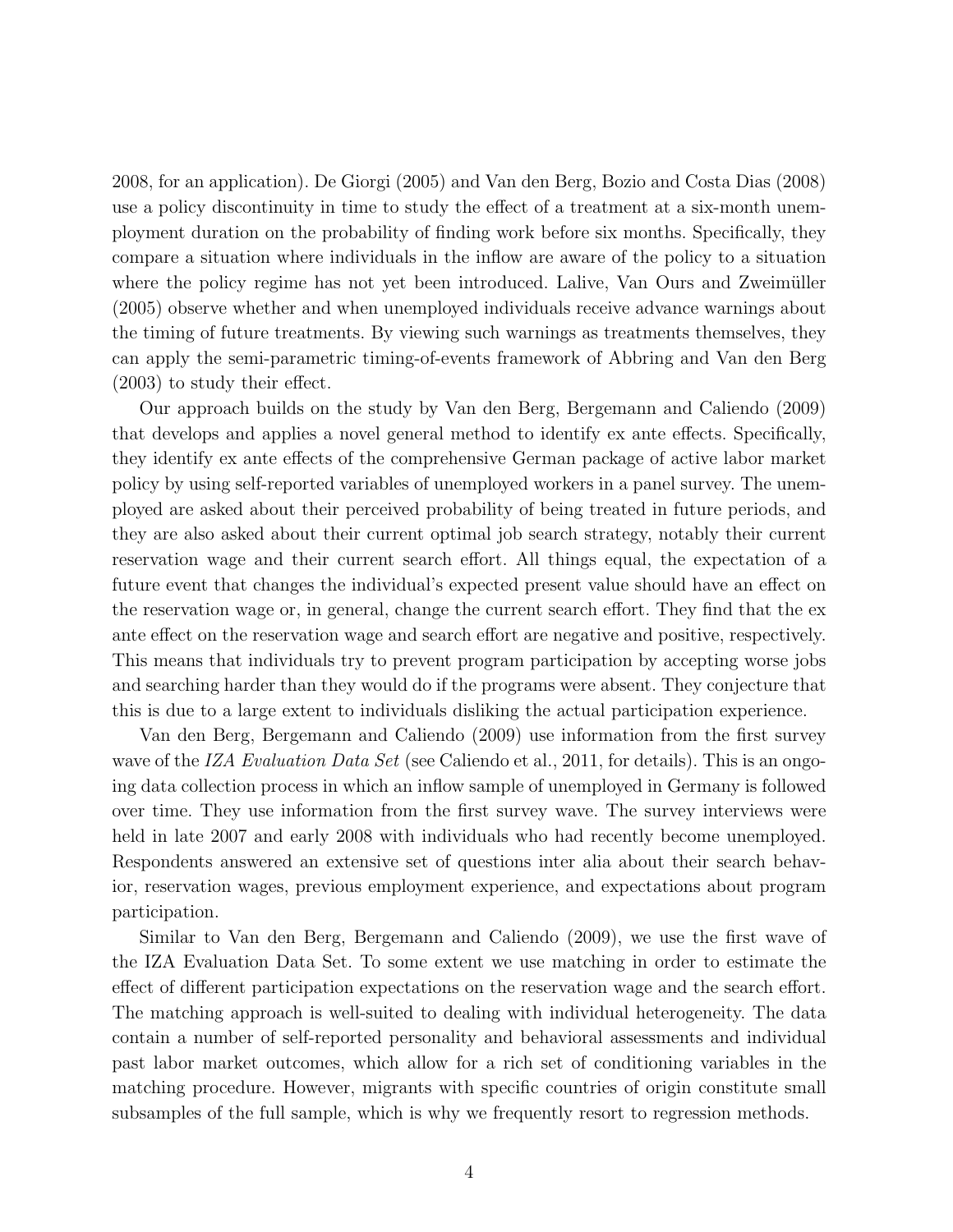The paper has the following structure. Section 2 introduces the job search model on which we build our empirical approach. This model allows individuals to receive utility or disutility from participation in ALMP for reasons other than their effect on labor market outcomes. The data source, the variables used and the definition of migrants are described in Section 3. Section 4 presents the estimation results and Section 5 concludes.

## 2 The job search model

This section summarizes the job search model developed in Van den Berg, Bergemann and Caliendo (2009). In this model the unemployed search sequentially for a job. For a given level of search effort s, job offers arrive at a certain rate  $\lambda s$ . Offers are random drawings from a wage offer distribution  $F(w)$ . If an offer arrives, the individual must decide whether to accept the wage offer (and keep it forever) or reject it and continue searching at least until the next offer arrives. The individual receives benefits b while unemployed and incurs search costs  $c(s)$ , which depend on the search effort level. The aim of the individual is to maximize the expected present value of income or utility over an infinite horizon. The optimal search strategy can then be described by the reservation wage  $\phi$ , giving the minimal acceptable wage offer and an optimal level of search effort s.

Program participation is then introduced into this basic job search model.<sup>1</sup> An individual that has not been treated enters at a specific rate  $\eta \geq 0$  into treatment. What actually matters is the perception of individuals about this entrance rate. For convenience, however, we do not distinguish in the text between the perceived rate and the actual treatment rate. Treatment can have an effect on the job finding rate parameter  $\lambda$  and/or the wage offer distribution  $F(w)$  and the individual is aware of these effects. Concerning treatment, however, the individual does not know the exact moment of treatment, only the rate at which it occurs.

The expected present value without treatment is R. With treatment, the expected present value changes to  $R_p$ . The total gain G due to treatment can be described by  $G = R_p - R - \gamma$ , where  $\gamma$  captures the direct costs of treatment. These costs can be positive or negative, depending on whether the individual dislikes or likes the treatment. Similarly, the treatment effect  $R_p - R$  due to changes in the labor market position can also be positive or negative.

In this new setting the reservation wage  $\phi$  and the optimal search effort level s depend on the total gains G of the treatment and on the rate  $\eta$  at which the treatment occurs. In order to make this explicit, we write  $\phi(\eta, G)$  and  $s(\eta, G)$ . Ex ante effects can then be described by the difference in the reservation wage  $\phi$  and the optimal search effort level

<sup>&</sup>lt;sup>1</sup>The main insights are robust with respect to the model assumptions; see the discussion in Van den Berg, Bergemann and Caliendo (2009).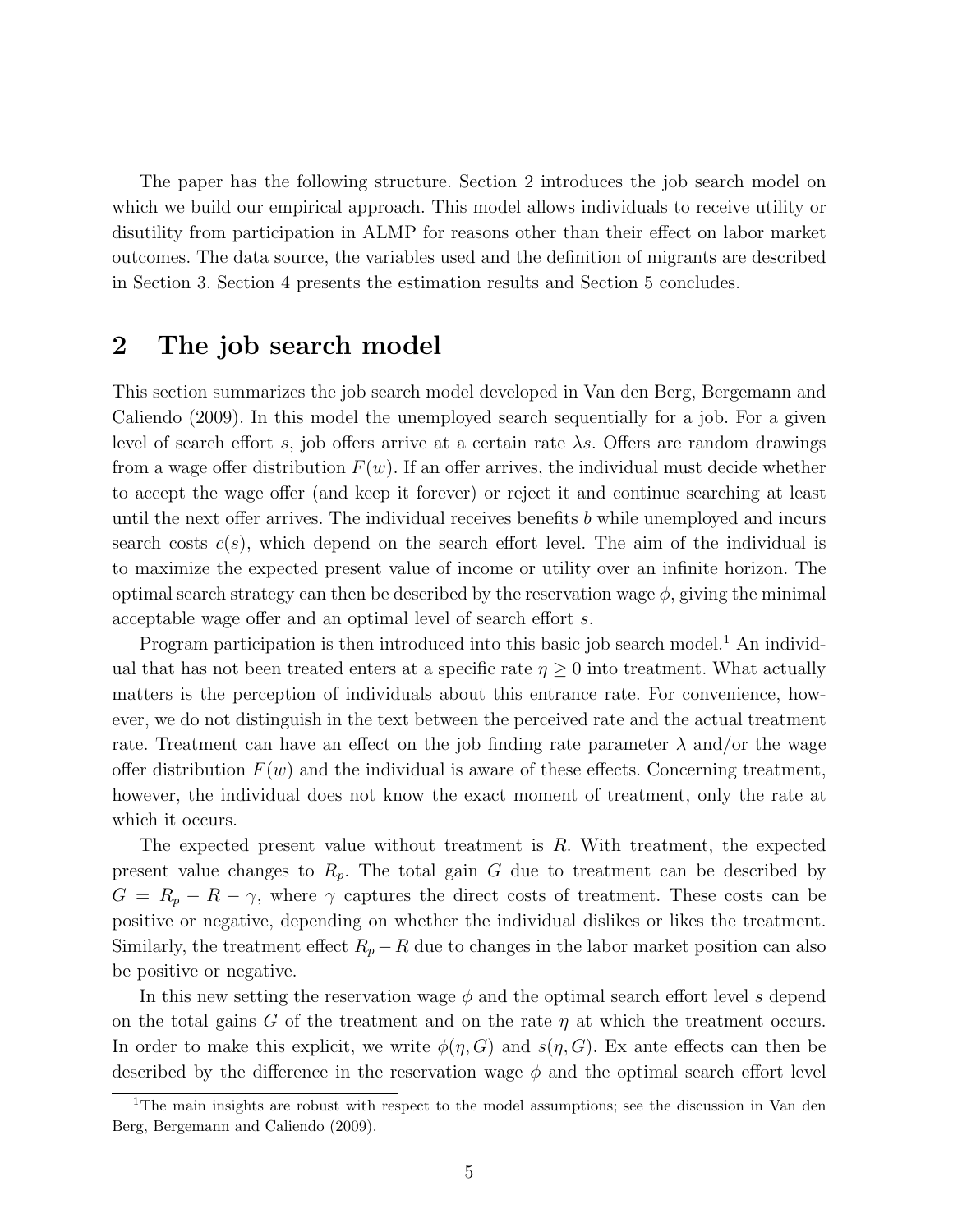s that arise if we compare a world without treatment,  $(\eta = 0 \text{ and } G = 0)$  with a world with treatment  $(\eta = \eta_0)$  and parameter values  $\lambda_p$  and  $F_p$  leading to  $G = G_0$ , i.e. by the difference  $\phi(\eta_0, G_0) - \phi(0, 0)$  and  $s(\eta_0, G_0) - s(0, 0)$ .

Van den Berg, Bergemann and Caliendo (2009) show that if the total gain is positive and treatment occurs with a positive rate  $(G > 0 \text{ and } \eta > 0)$ , then the ex ante effect on the reservation wage  $\phi$  is positive, whilst the effect on the optimal search effort level s is negative. As a results, individuals become more choosy and search less extensively. Both effects reduce the transition rate from unemployment to employment. Similarly, if the gains become negative  $(G < 0)$  and the treatment rate is positive  $(\eta > 0)$ , then the effect on the reservation wage will be negative  $(\phi(\eta_0, G_0) - \phi(0, 0) < 0)$  and on the search effort level positive  $(s(\eta_0, G_0) - s(0, 0) > 0)$ . Consequently, if we compare the reservation wage (search effort level) of similar individuals, where one group report a certain value  $\eta > 0$  with the reservation wage (search effort level) of another group that report a value of  $\eta = 0$ , one is able to draw conclusion on the sign of the total gain of treatment G. Thus, the empirical signs of  $d\phi/d\eta$  and  $ds/d\eta$  can be used to infer whether  $G \geq 0$ . If the empirical signs of  $d\phi/d\eta$  and  $ds/d\eta$  are zero then there are no ex ante effects, and it can be concluded that  $G = 0$ , so either the program is ineffective, or the program is beneficial but the individual dislikes the treatment itself.

The ex ante effects may be heterogeneous. The extent to which the treatment entry rate influences the optimal job search strategy reflects the effect of treatment on the expected present value. Simultaneously, model determinants that lead to a high rate of moving from unemployment to employment reduce the ex ante effects. Formally, the derivatives  $d\phi/d\eta$  and  $ds/d\eta$  depend on all the other model determinants, which means that the effect of the treatment entry rate  $\eta$  on the reservation wage  $\phi$  and on the optimal search effort level s interacts with all other model determinants, leading to heterogeneous ex ante effects. Consequently, the matching method is particularly well-suited to determining ex ante effects, as it allows for effect heterogeneity. Moreover, matching does not impose functional form restrictions and it is explicitly clear about the weighting procedure used to estimate average treatment effects (see also Section 4). However, adequate application of matching requires a sufficiently large sample size. Migrants of specific origins may constitute small samples, so we frequently resort to regression methods where we estimate interaction effects to capture effect heterogeneity.

#### 3 Data

In the empirical analysis we estimate ex ante effects for recently unemployed workers of the comprehensive German package of active labor market policies, for both native Germans and migrants separately. The most prominent ALMP in Germany are short training pro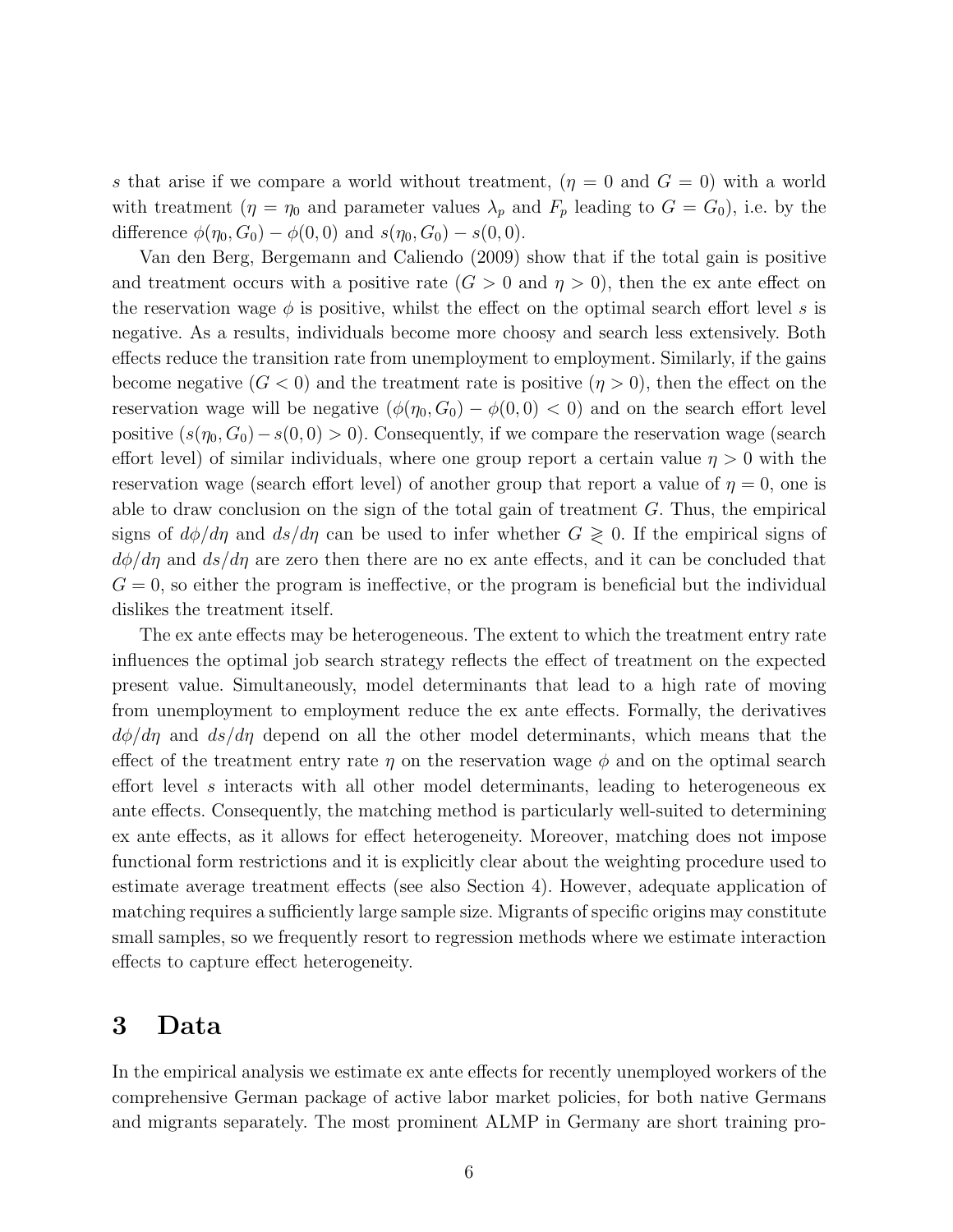grams and job search assistance schemes. However, start-up subsidies for the unemployed, job creation programs, long-term (re-)training programs and wage subsidies for jobs in the private sector are of quite considerable size as well (see Eichhorst and Zimmermann, 2007, or Bernhard et al., 2008, for recent overviews). In Germany, as in other European countries, case workers have a large influence on the (timing of the) participation of an unemployed worker in ALMP. Recently unemployed individuals are typically assigned to job search assistance programs or training programs. Long-term unemployed individuals are more often assigned to employment programs, consisting of either wage subsidy programs for jobs in the private sector or job creation schemes.

The data we use are from the *IZA Evaluation Data Set*. As explained in Section 1, this survey data set targets an inflow sample into unemployment from June 2007 to May 2008. The key feature of the data set is that individuals are interviewed shortly after they become unemployed and are asked a variety of non-standard questions about attitudes and expectations (see Caliendo et al., 2011, for details). The sampling is restricted to individuals who are 16 to 54 years old and who receive or are eligible to receive unemployment benefits under the German Social Code III. From the monthly unemployment inflows of approximately 206,000 individuals in the administrative records<sup>2</sup>, a  $9\%$  random sample is drawn which constitutes the gross sample. Out of this gross sample representative samples of approximately 1,450 individuals are interviewed each month, so that after one year 12 monthly cohorts are gathered.

For the first wave 17,396 interviews were conducted and individuals were interviewed about two months after becoming unemployed. We restrict our analysis to individuals who are still unemployed and are actively searching for a job. That is, we exclude individuals who have already found a job, are participating in a program or are not searching for other reasons.<sup>3</sup> This leaves us with a preliminary sample of 8,612 individuals, from which we further exclude the lowest and highest percentile of the reported hourly reservation wage and the reported benefit level as well as individuals with missing values for any key variables. The final results is a sample of 7,913 individuals.

Throughout the paper we use a broad definition for migrants and individuals with migration background (called migrants henceforth). We define an individual as a migrant if the individual is either born abroad, or not in possession of a German passport, or with either a father or a mother who was born abroad. With this definition we basically cover first and second generation migrants. As migrants themselves cannot be expected to be a homogenous group with respect to their labor market behavior, we differentiate between

<sup>2</sup>Administrative records are based on the "Integrated Labour Market Biographies" of the Institute for Employment Research (IAB), containing relevant register data from four sources: employment history, unemployment support recipience, participation in active labor market programs, and job seeker history.

<sup>3</sup>Of these three categories, program participation is by far the smallest.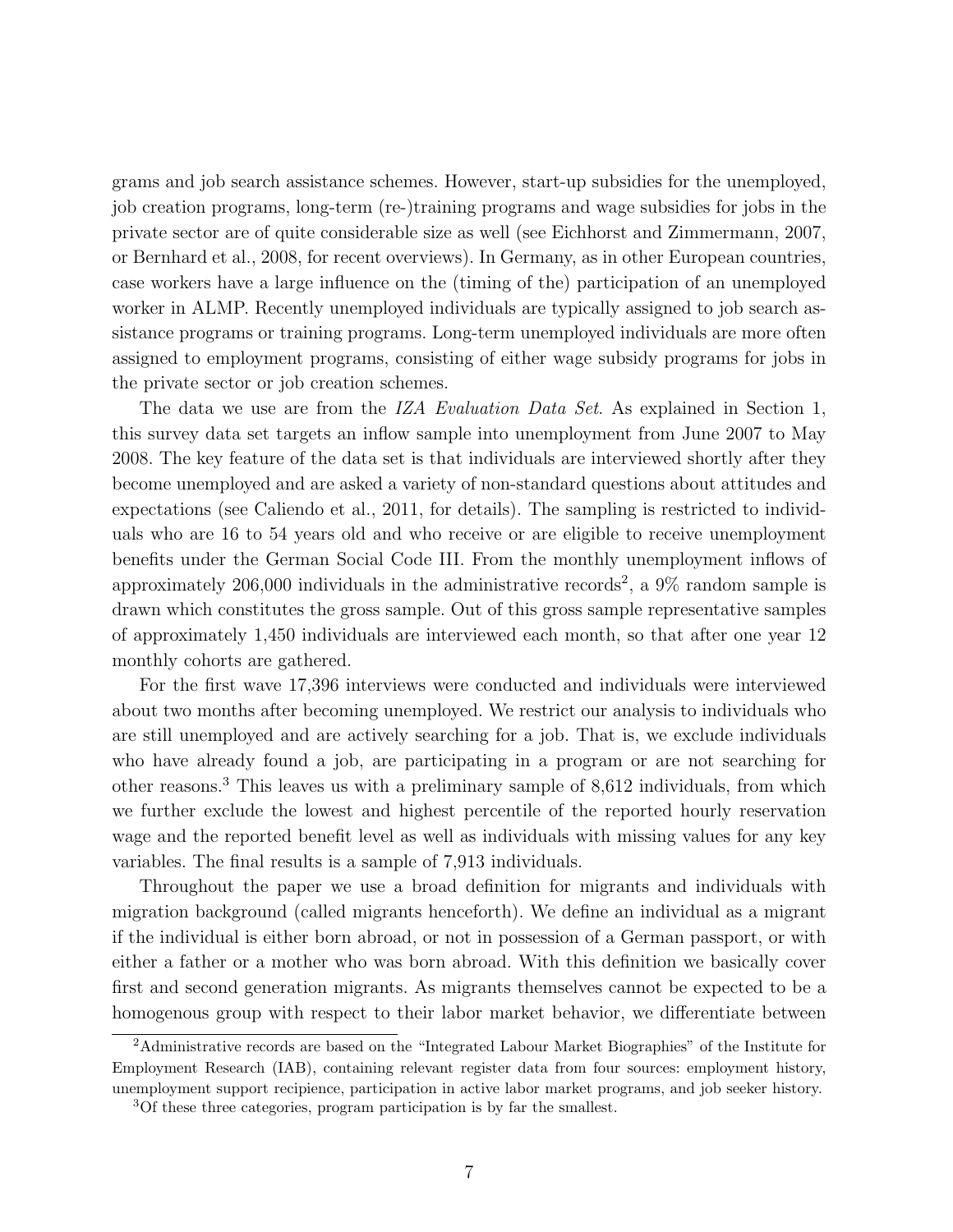major immigration groups. We distinguish between individuals originating from Central and Eastern Europe/former Yugoslavia, Russia and Turkey. We compare the results found for these migration groups with those of the native Germans. Note that although Germany in the 1960s also experienced a major inflow of Italians, our sample of Italians is too small to consider them a separate group. Instead, we remove the migrants from the other parts of Europe, America, Africa and Asia from our data, and the resulting sample consists of 7,147 individuals.

Table 1 reports some descriptive statistics. Migrants are on average either younger or have the same age as natives (30 to 36 years vs. 36 years). Russians and migrants from Central and Eastern Europe/former Yugoslavia have been staying on average longer in Germany than migrants from Turkey (12 to 13 years vs. 10 years). Migrants tend to live predominantly in West Germany (84%-93% vs. 63%), are more often married (47%-54% vs. 38%) and have more children than natives  $(35\% - 51\%$  vs.  $31\%$  have children, 0.51-0.89 vs. 0.48 on average). In addition, the share of unemployment benefit recipients among the group of migrants is lower than among the group of native Germans (73%-77% vs. 79%). The educational background of migrants varies a lot. Compared to 25% of native Germans, who have a high school degree, 32% of migrants from Central and Eastern Europe/former Yugoslavia also have one, whereas this is true of only 17% of Turkish and 18% of Russian migrants. Similarly, the previous labor market history in the group of migrants is very diverse. Individuals from Central and Eastern Europe/former Yugoslavia and Russia experience fewer months of unemployment (measured relative to the years since the 18th birthday) than natives (0.65-0.71 vs. 0.83 months), whereas migrants with a Turkish background are more often unemployed than natives (0.89 months). At the same time, however, all migrant groups had fewer previous employment months than natives (again measured relative to the years since the 18th birthday, 6.12-7.89 vs. 8.45 months). It is surprising that Russians and the Central and Eastern Europeans/former Yugoslavians have simultaneously shorter unemployment and employment spells, even when age is controlled for. One reason could be that this group of migrants spends more time in education and military service.

Individuals are also asked questions regarding their "locus of control", which is a generalized expectancy about internal versus external control of reinforcement (Rotter, 1966). Whereas individuals whose external locus of control personality trait dominates believe that everything that happens is beyond their control, people with an internal locus of control are confident that outcomes are contingent on their decisions and behavior.<sup>4</sup> Natives

<sup>4</sup>Locus of control is measured by a set of statements to which individuals could reply on a scale of "1" (I do not agree at all) to "7" (I agree fully), e.g., "How my life takes course is entirely dependent on me" or "Success is gained through hard work". We sum up the positive answers and build a single dummy variable if the answers exceed a certain threshold.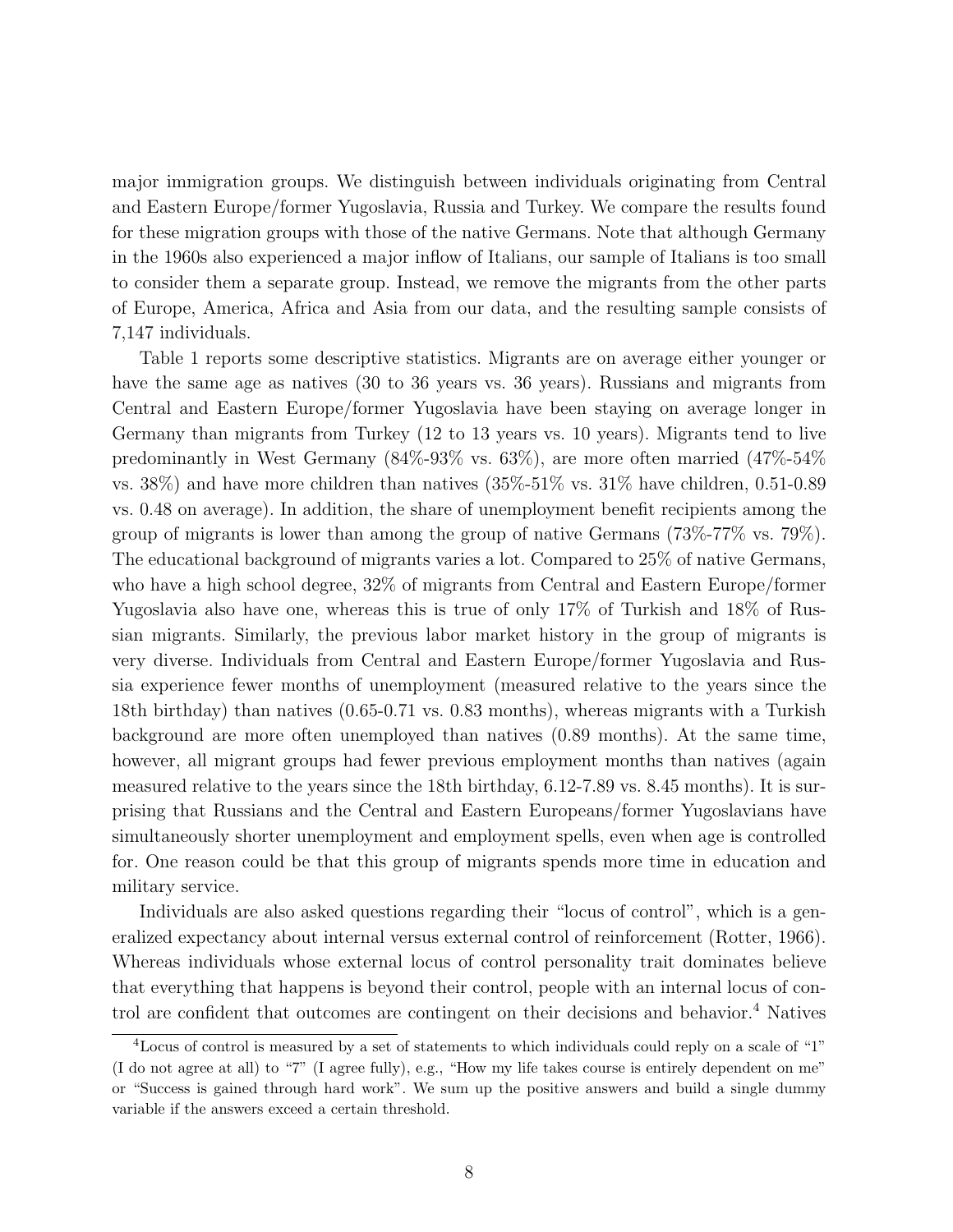do report an average of 5.04 with respect to their locus of control, whereas it is lower for Russians (4.87) and people from Central Eastern Europe/former Yugoslavia (4.95) and Turkey (4.81).

The key variable for our analysis, the entry rate into treatment  $\eta$ , is measured by the answer to the question how likely it is that ALMP participation occurs conditional on remaining unemployed in the next three months. This explicitly merges all ALMP measures (the main ALMP for short-term unemployed workers are training, job search assistance, and subsidized work). The answers range from 0 ("very unlikely") to 10 ("very likely"). For the analysis we construct a binary measure by grouping  $0-4$  into the category " $\eta$ -low" and  $5 - 10$  into " $\eta$ -high". The search effort s is operationalized as the number of search channels used where the maximum number is  $10<sup>5</sup>$  This is in line with e.g. Van den Berg and Van der Klaauw (2006) and references therein who also use this outcome as an indicator of search effort. On average, 57% of native Germans find it highly likely to participate in a program of ALMP (see Table 2). The probability is higher for migrants. Note that the Turkish most often report that it is likely they will participate in an ALMP (69%), whereas Russians (63%) and unemployed migrants from Central and Eastern Europe/former Yugoslavia (61%) are more similar to natives in that respect. Major differences in the average values of the variables describing the search strategies only exist between the native Germans and the migrants with a Turkish background. The average reservation wage and the average number of search channels of native Germans are  $\epsilon$ 6.89/hour and 5.12 channels, whereas Turkish migrants have on average a higher reservation wage  $(\epsilon 7.35)$  and a smaller number of search channels (4.75), despite the fact that they are, for example, less educated than the average native German. Russians and Central and Eastern Europeans/former Yugoslavians have an average reservation wage of  $\epsilon$ 6.72 Euro and  $\epsilon$ 7.02 respectively, and use on average 4.92 and 5.23 search channels.

#### 4 Empirical Analysis

As a first step we conduct a simple regression analysis of the logarithm of the reservation wage ( $\log \phi$ ) and the number of search channels (s) on the expected participation probability  $\eta$ . We include a large set of additional explanatory variables, for example,

<sup>&</sup>lt;sup>5</sup>Individuals were asked the following questions, where multiple entries were allowed: "What have you done in order to find an apprenticeship or employment? Have you searched... 1: through job advertisements in the newspaper, 2: by personally advertising as a job seeker, 3: through a job information system, 4: through contact with acquaintances, relatives, other private contacts, 5: through an agent from the employment agency, 6: through internet research, 7: through a private agent with agency voucher, 8: through a private agent without agency voucher, 9: through blind application at companies 10: other, 11: nothing of its kind." We take the sum of all answers as the number of search channels.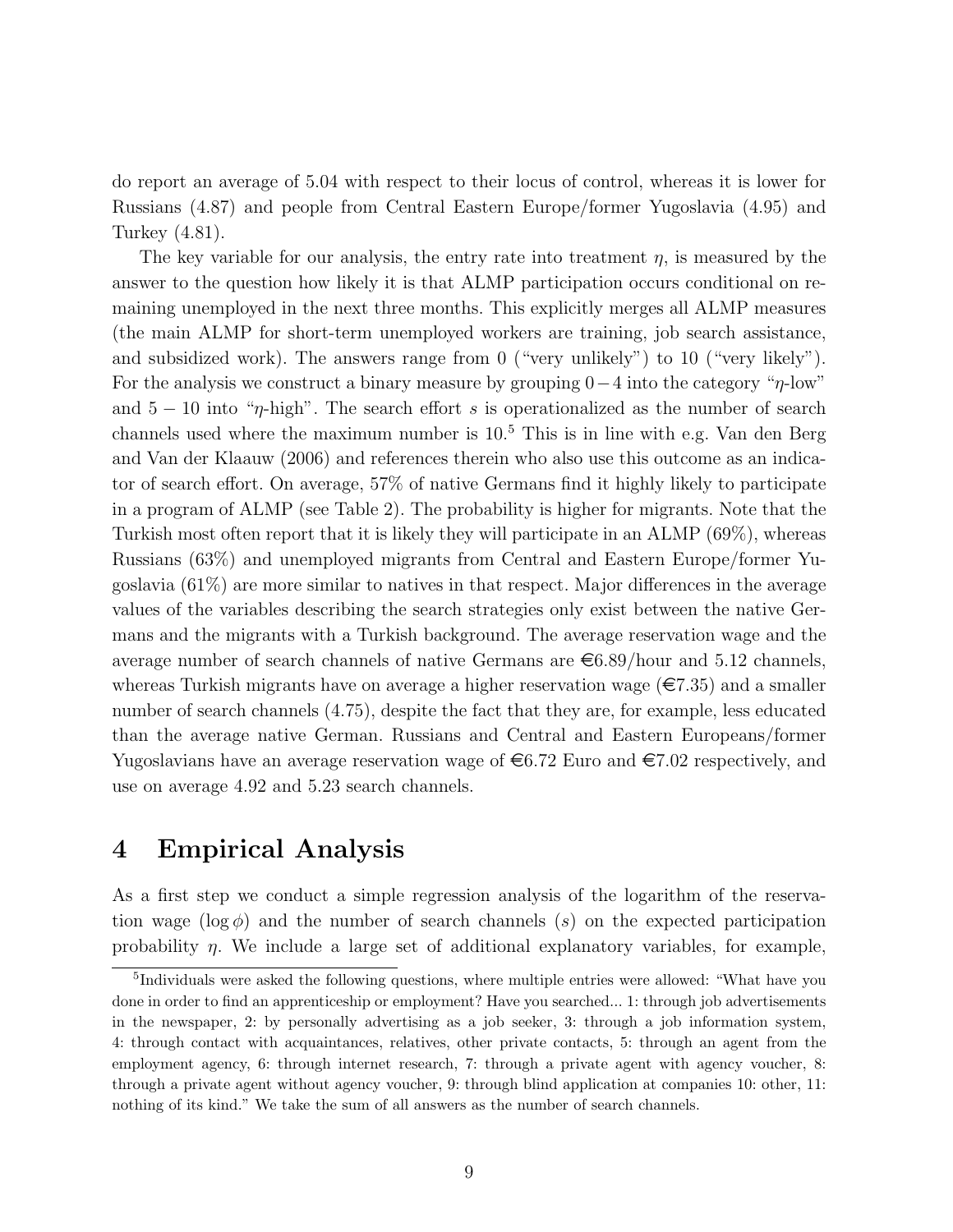years since migration as a percentage of age, individual past labor market history, benefit level, education, regional indicators, marital status, number of children, age, means of communications, and month of entry in unemployment. For second-generation immigrants, years since migration is set to zero, as for natives. Additionally we control for personality traits such as locus of control, openness, conscientiousness, extraversion and neuroticism which have proven to be important in recent labor market research (see e.g. Borghans, Duckworth, Heckman, and Ter Weel, 2008). We pool all individuals independently of their origin. However, we introduce dummy variables for the different migration groups as well as interaction terms that combine the migration background and  $\eta$  in order to accomplish our goal to investigate whether there are differences in search strategies and differences in the ex-ante effects.

The regression results on the determinants of the reservation wage in Table 3 confirm the descriptive results that Turkish migrants have a higher reservation wage than all other groups. The dummy on Turkish origin is positive and highly significant (10%). Furthermore, the results suggest that native Germans reduce their reservation wage in case they belong to the "η–high" category by 2.8%. The coefficients on the other interaction terms are slightly larger, however, not significant.

With respect to search channels we find some differences between the different groups of origins. Russians seem to have a somewhat lower search effort level than the other groups (the coefficient on Russians is negative, but only significant at the 10% level.) Most importantly for our analysis of the ex-ante effects, the OLS estimates suggest that native Germans, Central and Eastern Europeans/former Yugoslavians and Russians significantly increase their search effort when they expect to participate in an ALMP. Only individuals with a Turkish background do not change their search effort level in response to their expected extent of participation in ALMP. This is in contrast to all other groups considered here. We conclude that the Turkish migrants are quite different in this respect from natives and the two other migration groups (Central and Eastern Europeans/former Yugoslavians and Russians). Notice that years since migration does not have a significant effect. One explanation for this is that this variable contrasts second-generation immigrants and natives on the one side to first-generation migrants on the other side. We return to this in the concluding section of the paper.

As a next step, we proceed by using propensity score matching (introduced by Rosenbaum and Rubin, 1983; see Caliendo and Kopeinig, 2008, Imbens and Wooldridge, 2008, and Blundell and Costa Dias, 2009, for recent overviews) in order to estimate the average "treatment–on–the–treated" effect (ATET), where of course in our case the "treatment" is the entry rate into ALMP participation. As we need a reasonable sample size for matching, we merge Central and Eastern Europeans/former Yugoslavians and Russians, and call this group henceforth CEER. Despite matching being able to handle heterogeneity of treatment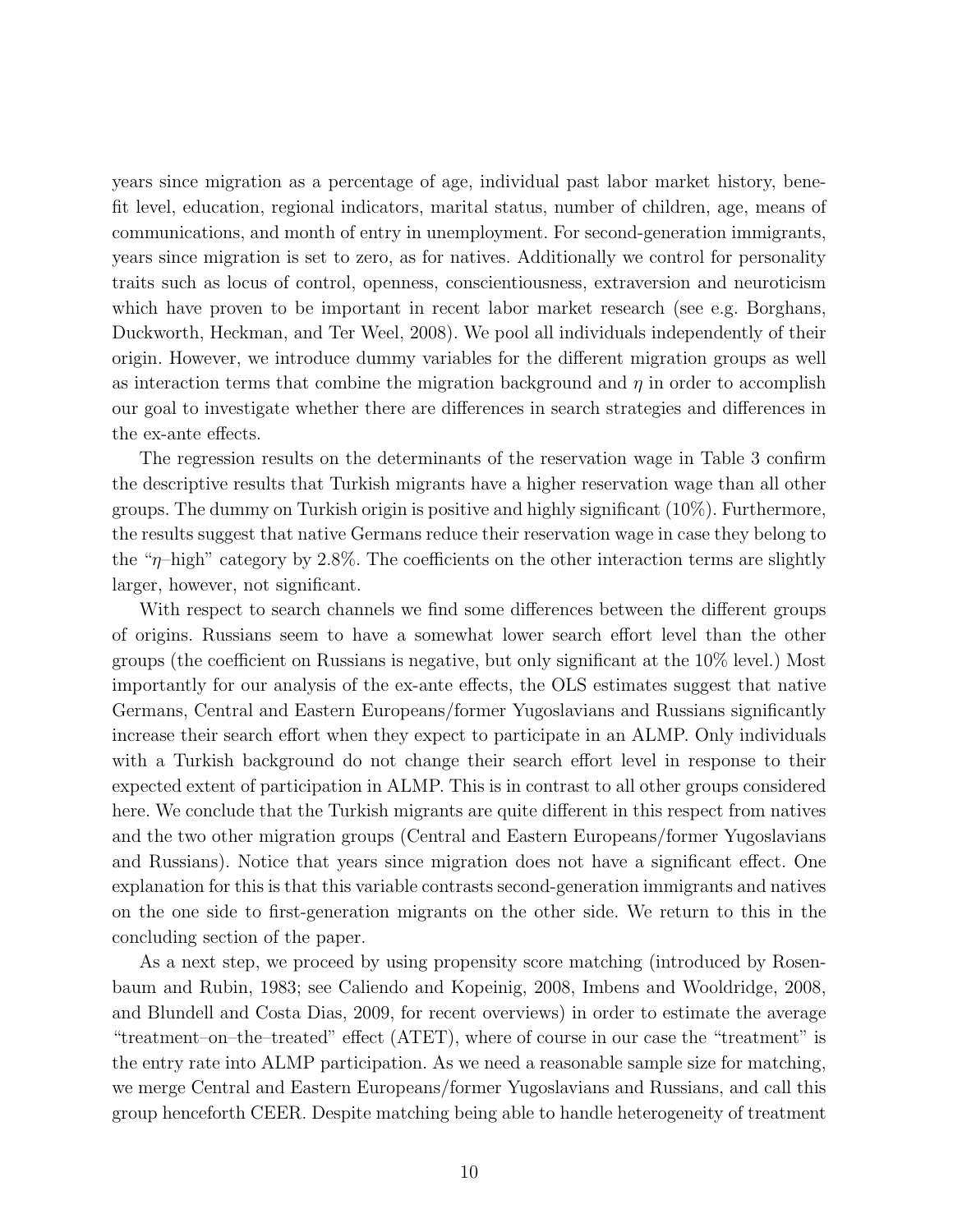effects, we omit Turkish migrants, as they seem to react so very differently.<sup>6</sup> Note that the treatment consists in being in the " $\eta$ -high" group as compared to being in the " $\eta$ -low" group. Thus, we regard a high subjective probability of participating in an ALMP conditional on staying unemployed as the treatment. After estimating the propensity score for the probability of being in the "η–high" category (we use the same rich set of conditioning variables as in the OLS regressions, see Table 4 for the score estimates and Figure 1 for the score distribution), we perform Kernel-matching<sup>7</sup> in order to obtain ATET estimates. The estimation procedure is conducted separately for migrants and natives. In addition, we also want to investigate whether there are differences in the search behavior between natives and migrants, conditional on them being in a certain " $\eta$ " category. In this case we interpret being a migrant as a treatment vs. being a native German. One can think of this approach as a thought experiment which answers the question: What would happen to the reservation wage and the search intensity of a native German with the average characteristics of a migrant and who would become a migrant. Here, we omit the "years since migration" as it would be heavily related to the outcome measure.

Let us turn to the estimation results for the matching analyses. For both native Germans and CEER, we find that the ex ante effects on the reservation wage are negative and on the search effort are positive, respectively (see Table 5). Having the perspective of otherwise going into a program of ALMP, native Germans and CEER migrants are willing to accept worse jobs by lowering their reservation wage. Natives with a high  $\eta$  lower their reservation wage by 3.0% and CEER migrants by 3.9%, but the coefficient is not significant at conventional levels (*p*-value: 0.12). Both migrants and natives with a high  $\eta$  also search significantly harder, and the effect is larger for migrants (0.46 or 9% more channels) than natives (0.22 or 4.3% more channels). This shows that both migrants and natives with high  $\eta$  actively try to prevent participation.

We now address the question whether there are differences between migrants and native Germans within the " $\eta$ -low" or " $\eta$ -high" group, respectively. The estimates of ATET are also presented in Table 5, in which we do not find significant differences for the " $\eta$ -low" groups. This means that migrants from CEER who are part of the " $\eta$ -low" group have the same average reservation wage and average search effort as similar native Germans. Furthermore, we are not able to find significant differences in the average reservation wages for the " $\eta$ -high" groups. However, we do find that CEER migrants increase the search effort level even more than similar native Germans in view of a likely participation in ALMP.

<sup>&</sup>lt;sup>6</sup>Indeed, when including Turkish migrants the results seem to be partly driven by their inclusion. At the same time the group of Turkish migrants is too small in order to use matching for them alone. Due to insufficient overlap we would need to discard 7% of all "treated".

<sup>7</sup>For the kernel matching procedure, we use an Epanechnikov kernel with a bandwidth of 0.06 and impose the common support condition based on the "MinMax" criterion.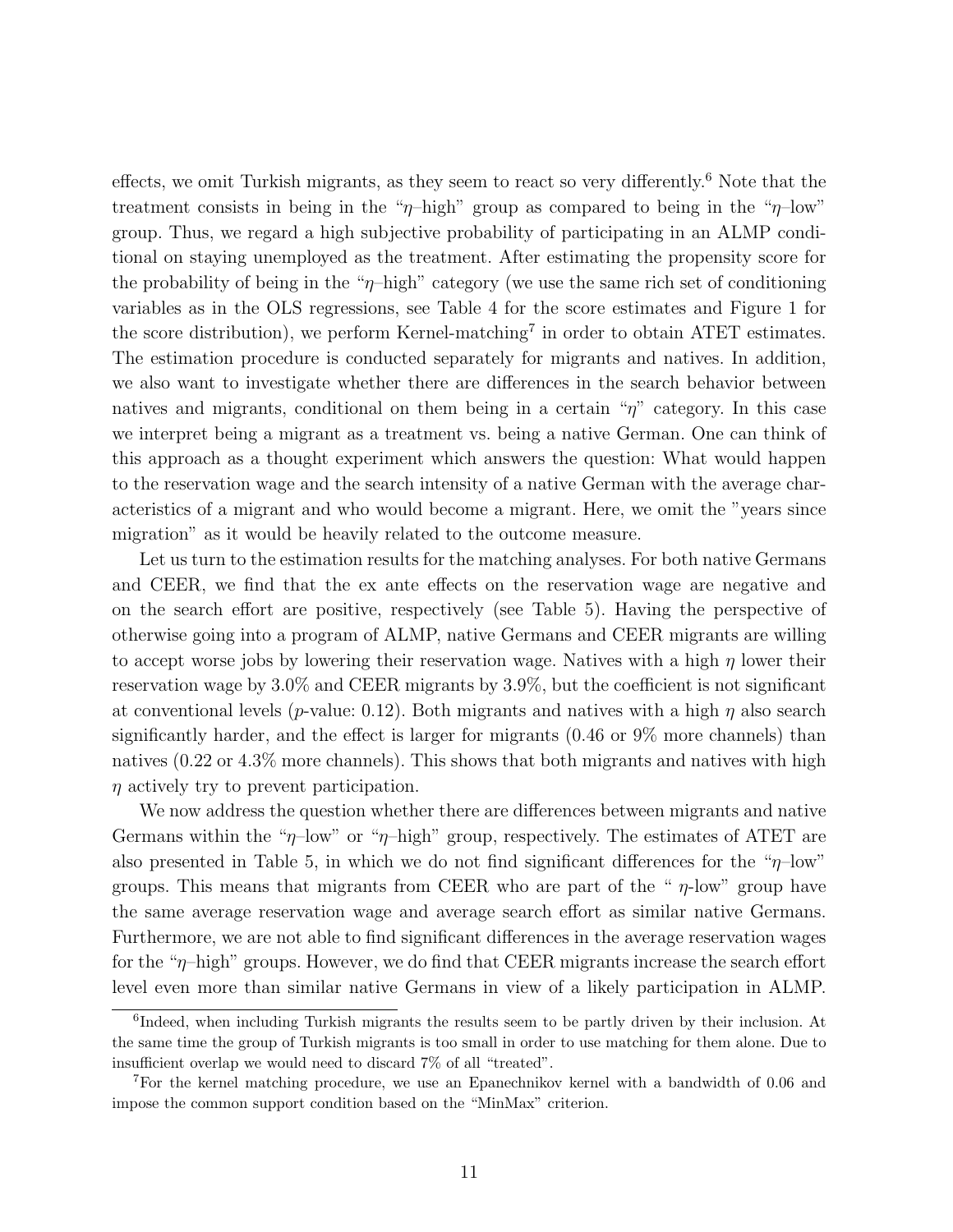Thus, CEER migrants try to prevent participation in ALMP even harder than native Germans by searching more intensively.

Both sets of matching results are in full agreement with the OLS results. With this in mind, we may return to the OLS estimates for Turkish migrants. Those results suggest that Turkish migrants try to prevent participation by reducing the reservation wage by a similar amount to native Germans. However, note that the initial level of the reservation wage of Turkish migrants is higher than the one of similar natives. At the same time, Turkish migrants do not show signs of adjustment in their search effort. From this we conclude that migrants with a Turkish background struggle less than native Germans and CEER migrants to prevent participation in ALMP.<sup>8</sup>

In addition, we conduct a separate matching analysis for Russians and for Central and Eastern Europeans/former Yugoslavians. As the OLS results already indicate, we find some differences between these two groups with regard to the search effort level. However, further research is required to investigate any differences between these groups because the current sample precludes an in-depth investigation; whereas with additional waves of the panel, we will be able to take advantage of multiple observations per individual and exploit the information in realized outcomes.

The analysis naturally raises the question where the differences between native Germans and migrants might originate from, and why there are differences between migrants of different origins.

One potential explanation could be that individuals of different origins interpret questions in the interview in different ways. In one sense, we can rule out this possibility, because in many cases native speakers were used when interviewing migrants. In particular, Turkish speakers were used to interview Turkish respondents, and Russian speakers were used for respondents who were fluent in Russian but not in German. What we cannot rule out is that respondents from certain regions of origin have difficulties with the concept of a reservation wage as such because they expect to be able to bargain over the wage and other job characteristics. Another potential explanation is that the groups differ with respect to the type of jobs they expect and that the differences in reservation wage reflect compensating wage differentials. However, these explanations only explain different levels of the reservation wage. As a first-order approximation, it should not be able to explain differences in ex-ante effects.

Yet another potential explanation for the differences in the ex ante effects is that individuals of different origins have different degrees of awareness of the program (see De Graaf-Zijl, Van den Berg and Heyma, 2011). However, in our data only very few migrants (and native Germans) reported not to know about ALMP programs. Therefore, we can reject this possibility as well.

<sup>&</sup>lt;sup>8</sup>The matching estimates for Turkish, although based on very few observations, support these results.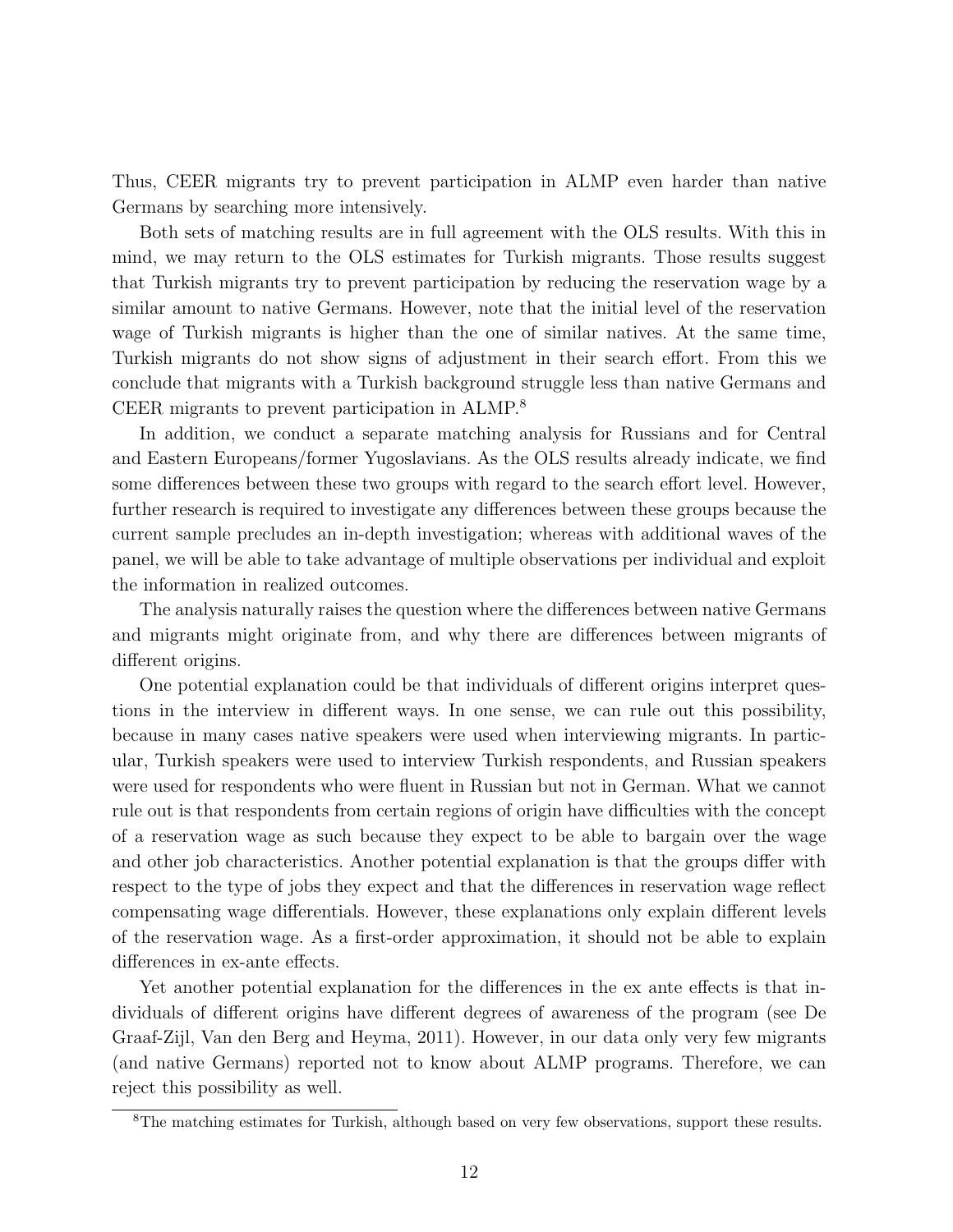If differences in the information sets are excluded, then, according to the theoretical model (see Section 2), the differences in the ex ante effects either derive from differences in the ex post treatment effects due to changes in the labor market position or from differences in direct costs of treatment. At the current state of research, we can only speculate which of these aspects might play a role here. The evidence on ex–post treatment effects is insufficient in order to state with some certainty that they are (partly) responsible for the heterogeneity in the ex ante effects; but naturally they remain a potential candidate for the explanation.

One could, however, also suspect that the direct costs of treatment differ between the different nationalities. For example, the higher search intensity of CEER migrants to prevent participation could originate from a stronger dislike of governmental intervention compared to native Germans and Turkish individuals or from the special involvement of case workers, which makes search cheaper.

In contrast to natives and, even more so, in contrast to CEER migrants, Turkish individuals do not increase their search intensity if they face participation in ALMP. They either benefit more from participation in ALMP or their direct costs of participation are lower. One supporting aspect why the direct costs of participation could be responsible is related to the higher reservation wages of Turkish individuals compared to other nationalities. The higher reservation wage could reflect that Turkish have a lower nonpecuniary disutility of unemployment (probably due to neighborhood effects of living close to other unemployed individuals). This lower nonpecuniary disutility of unemployment could also transfer to lower costs of participation in ALMP.

### 5 Conclusions

Using a recently developed method to determine ex ante effects of participation in ALMP, this paper uncovers the heterogeneity of these effects according to migrant status in Germany. We find that the search behavior of Turkish migrants is not affected by the probability of future participation in ALMP. There is a moderate threat effect for native Germans, while individuals from Central and Eastern Europe, Russia and former Yugoslavia increase their job search behavior most in order to prevent participation. We speculate that next to differences in the ex post treatment effect, the differences in ex ante effects may be driven by differences in the direct cost of treatment, perhaps derived from a dislike of governmental intervention (for the Central and Eastern Europeans, Russians and former Yugoslavians) and lower disutility of staying unemployed and participating in a program (Turkish migrants).

Note that prevention of participation is not per se in the interest of society. In order to return to work fast, individuals might accept jobs in which their productivity is not fully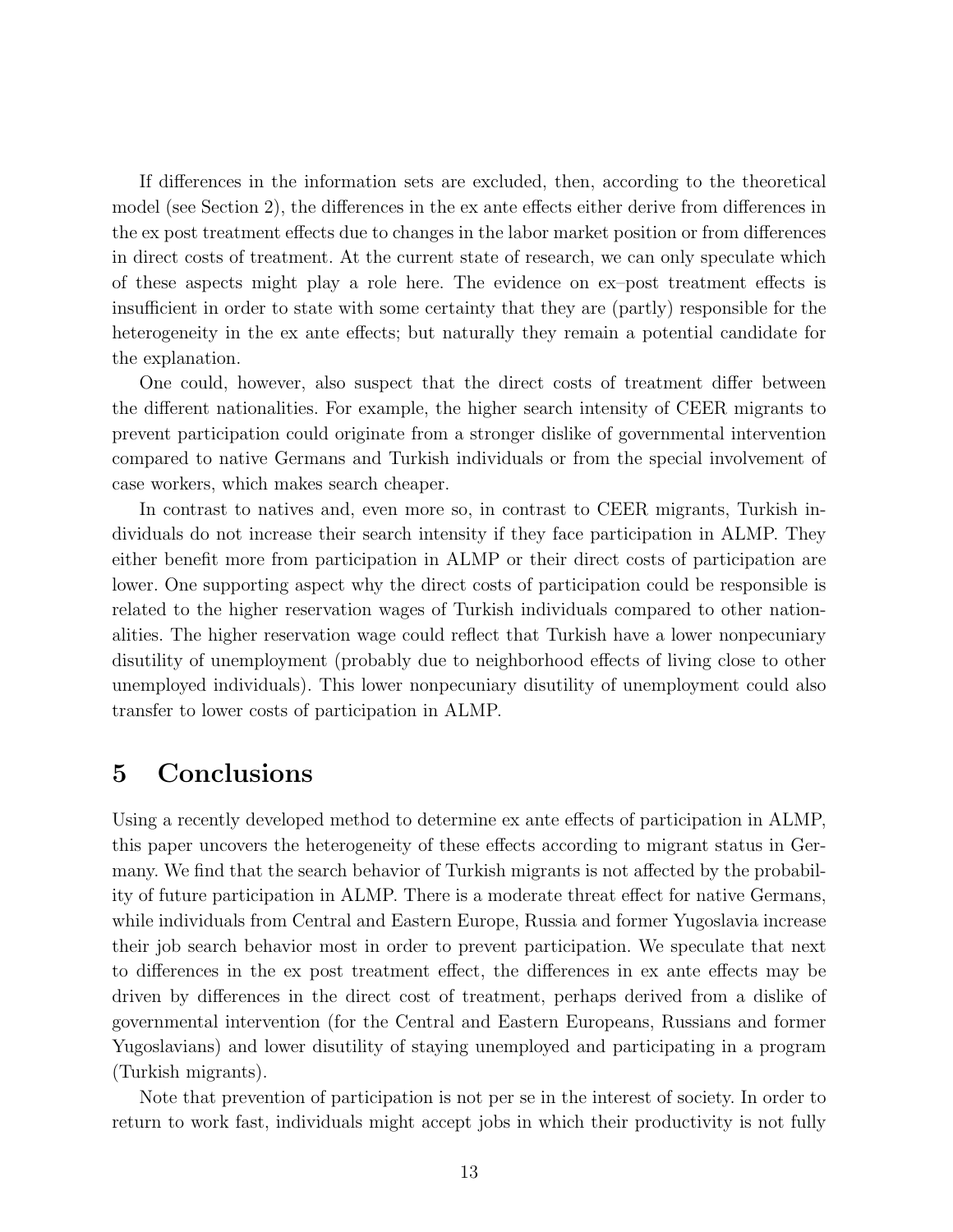exploited. Therefore, it is interesting to investigate further the sources of the heterogeneity and to examine realized post-unemployment outcomes. The results of our study suggest that an important group for this consists of migrants from Central and Eastern Europe, Russia, and former Yugoslavia, as this group shows the strongest dislike for ALMP.

Another interesting topic for further research would be to explore differences between first- and second generation migrants. Recent work by Constant et al. (2010a,b) provides evidence that first- and second-generation migrants differ in terms of attitudes towards risk, language skills, and reservation wages. From this one may expect differences in the response to a high perceived probability of ALMP participation as well. Presumably, our explanatory variable capturing years since migration is not able to capture any such generation-specific differences. Moreover, stratifying by generation as well as by region of origin would result in subsamples that are too small to allow for meaningful inference. One would therefore like to have access to a larger sample of migrants from a specific region of origin. Moreover, following Constant et al. (2010a), one may extend the theoretical job-search framework by including behavioral-economic concepts.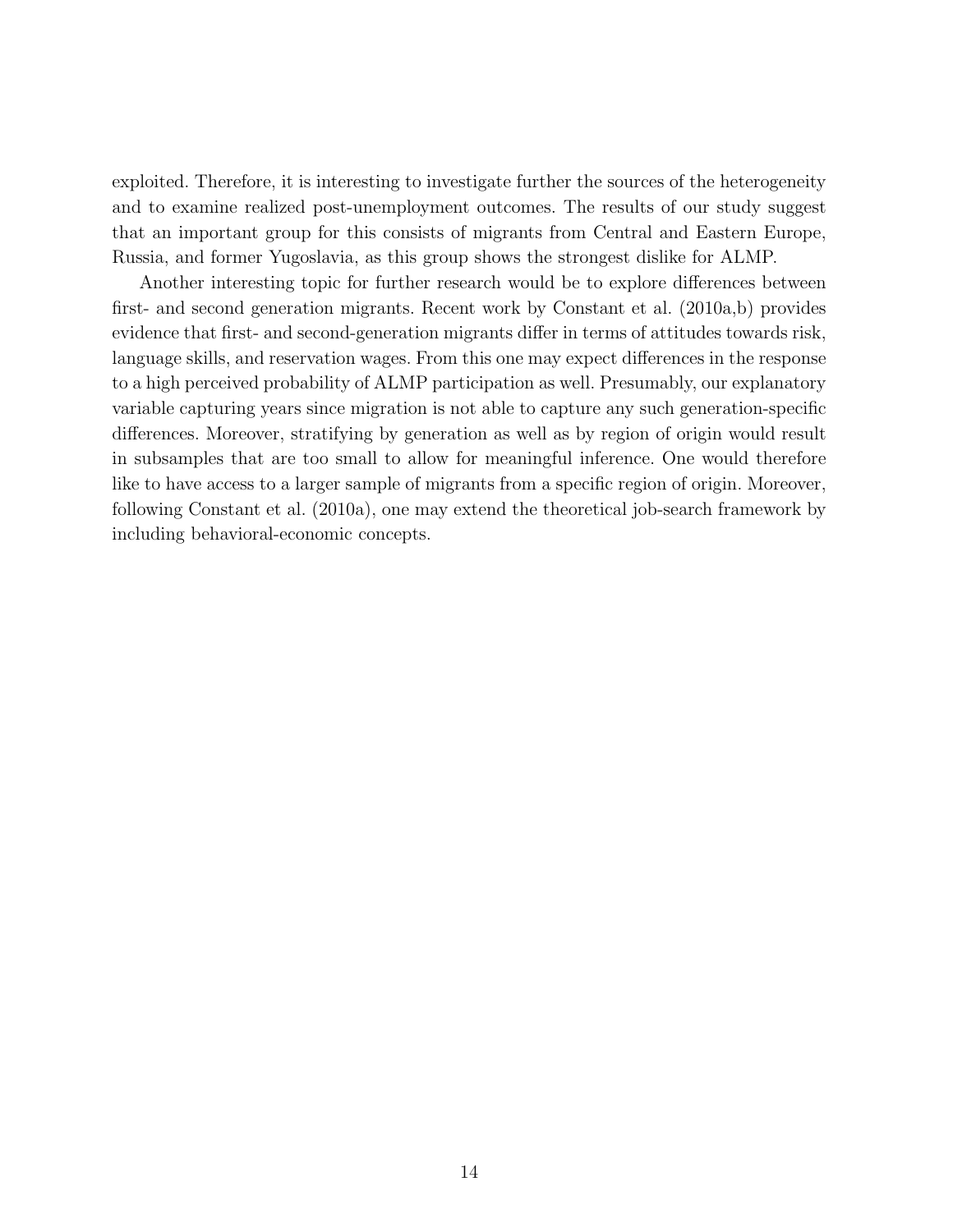#### References

- Abbring, J.H. and G.J. van den Berg (2003), "The non-parametric identification of treatment effects in duration models", Econometrica, 71(5), 1491–1517.
- Abbring, J.H. and G.J. van den Berg (2005), "Social experiments and instrumental variables with duration outcomes", Working paper 2005:11, IFAU, Uppsala.
- Aldashev, A., S.L. Thomsen, and T. Walter (2010), "Short-term training programs for immigrants: Do effects differ from natives and why?", Discussion paper 10–021, ZEW, Mannheim.
- Algan, Y., C. Dustmann, A. Glitz, and A. Manning (2010), "The economic situation of first- and second-generation immigrants in France, Germany, and the United Kingdom", Economic Journal, 120(542), F4–F30.
- Bernhard, S., K. Hohmeyer, E. Jozwiak, S. Koch, T. Kruppe, G. Stephan and J. Wolff (2008), "Aktive Arbeitsmarktpolitik in Deutschland und ihre Wirkungen", Research report 2/2008, IAB, Nuremberg.
- Black, D.A., J.A. Smith, M.C. Berger, and B.J. Noel (2003), "Is the threat of reemployment services more effective than the services themselves? Evidence from random assignment in the UI system", American Economic Review, 93(4), 1313–1327.
- Blundell, R. and M. Costa Dias (2009), "Alternative approaches to evaluation in empirical microeconomics", Journal of Human Resources, 44(3), 565–640.
- Borghans, L., A.L. Duckworth, J.J. Heckman, and B. ter Weel (2008), "The Economics and Psychology of Personality Traits", Journal of Human Resources, 43(4), 972–1059.
- Caliendo, M., A. Falk, L. Kaiser, H. Schneider, A. Uhlendorff, G.J. van den Berg, and K.F. Zimmermann (2011), "The IZA Evaluation Data Set: Towards evidence-based labour policy-making", International Journal of Manpower, forthcoming.
- Caliendo, M., and S. Kopeinig (2008), "Some practical guidance for the implementation of propensity score matching", Journal of Economic Surveys, 22(1), 31–72.
- Caliendo, M., and S. Künn (2011), "Start-Up Subsidies for the Unemployed: Long-Term Evidence and Effect Heterogeneity", Journal of Public Economics, forthcoming.
- Constant, A.F., A. Krause, U. Rinne and K.F. Zimmermann (2010a), "Economic Preferences and Attitudes of the Unemployed: Are Natives and Second Generation Migrants Alike?", IZA Discussion Paper 5380, IZA, Bonn.
- Constant, A.F., A. Krause, U. Rinne and K.F. Zimmermann (2010b), "Reservation Wages of First and Second Generation Migrants", IZA Discussion Paper 5396, Bonn.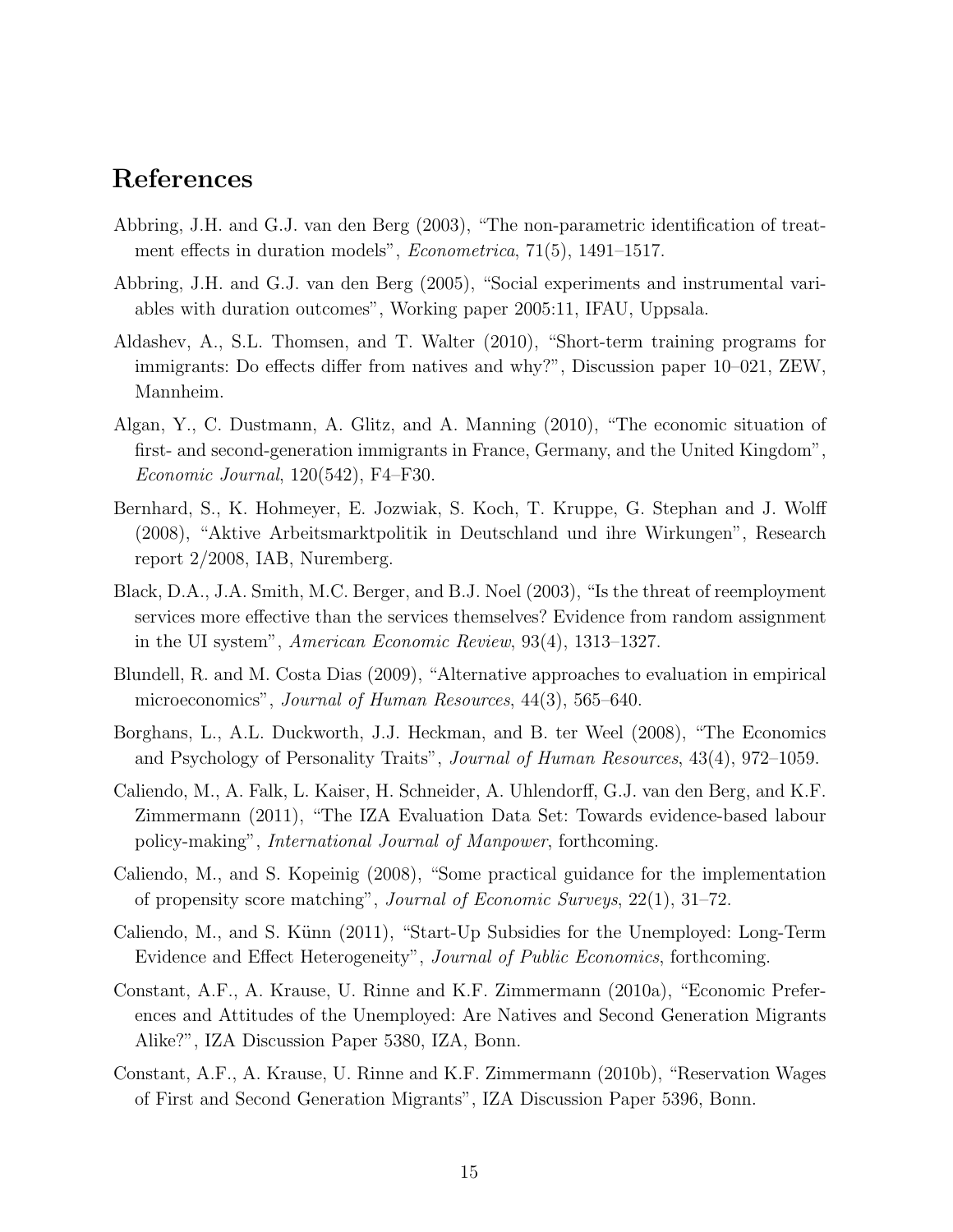- De Graaf-Zijl, M., G.J. van den Berg, G., A. Heyma (2011), "Stepping stones for the unemployed: the effect of temporary jobs on the duration until (regular) work", *Journal* of Population Economics, 24, 107–139.
- De Giorgi, G. (2005), "Long term effects of a mandatory multistage program: The New Deal for Young People in the UK", Working paper 05/08, UCL, London.
- Eichhorst, W. and K.F. Zimmermann (2007), "And Then There Were Four...How Many (and Which) Measures of Active Labor Market Policy Do We Still Need?", Applied Economics Quarterly, 53(3), 243–272.
- Huber, M., M. Lechner, C. Wunsch, and T. Walter (2009), "Do German welfare-to-work programmes reduce welfare and increase work?", Discussion Paper 4090, IZA, Bonn.
- Imbens, G.W. and J.M. Wooldridge (2009), "Recent developments in the econometrics of program evaluation", Journal of Economic Literature, 47(1), 5–86.
- Lalive, R., J.C. van Ours, and J. Zweimüller (2005), "The effect of benefit sanctions on the duration of unemployment", Journal of the European Economic Association, 3(6), 1386–1417.
- OECD (2010), International Migration Outlook 2010, OECD, Paris.
- Rosenbaum, P.R. and D.B. Rubin (1983): "The central role of the propensity score in observational studies for causal effects", Biometrika, 70(1), 41–55.
- Rosholm, M. and M. Svarer (2008), "The threat effect of active labour market programmes", Scandinavian Journal of Economics, 110(2), 385–401
- Rotter, J.B. (1966), Generalized expectancies for internal versus external control of reinforcement, American Psychological Association, Washington DC.
- Van den Berg, G.J. and B. van der Klaauw (2006), "Counseling and monitoring of unemployed workers: Theory and evidence from a controlled social experiment", International Economic Review, 47(3), 895–936.
- Van den Berg, G.J., A. Bergemann, and M. Caliendo (2009), "The effect of active labor market programs on not-yet treated unemployed individuals", *Journal of the European* Economic Association,  $7(2-3)$ , 606-616.
- Van den Berg, G.J., A. Bozio and M. Costa Dias (2008), "Policy discontinuity and duration outcomes", Working paper, VU University Amsterdam.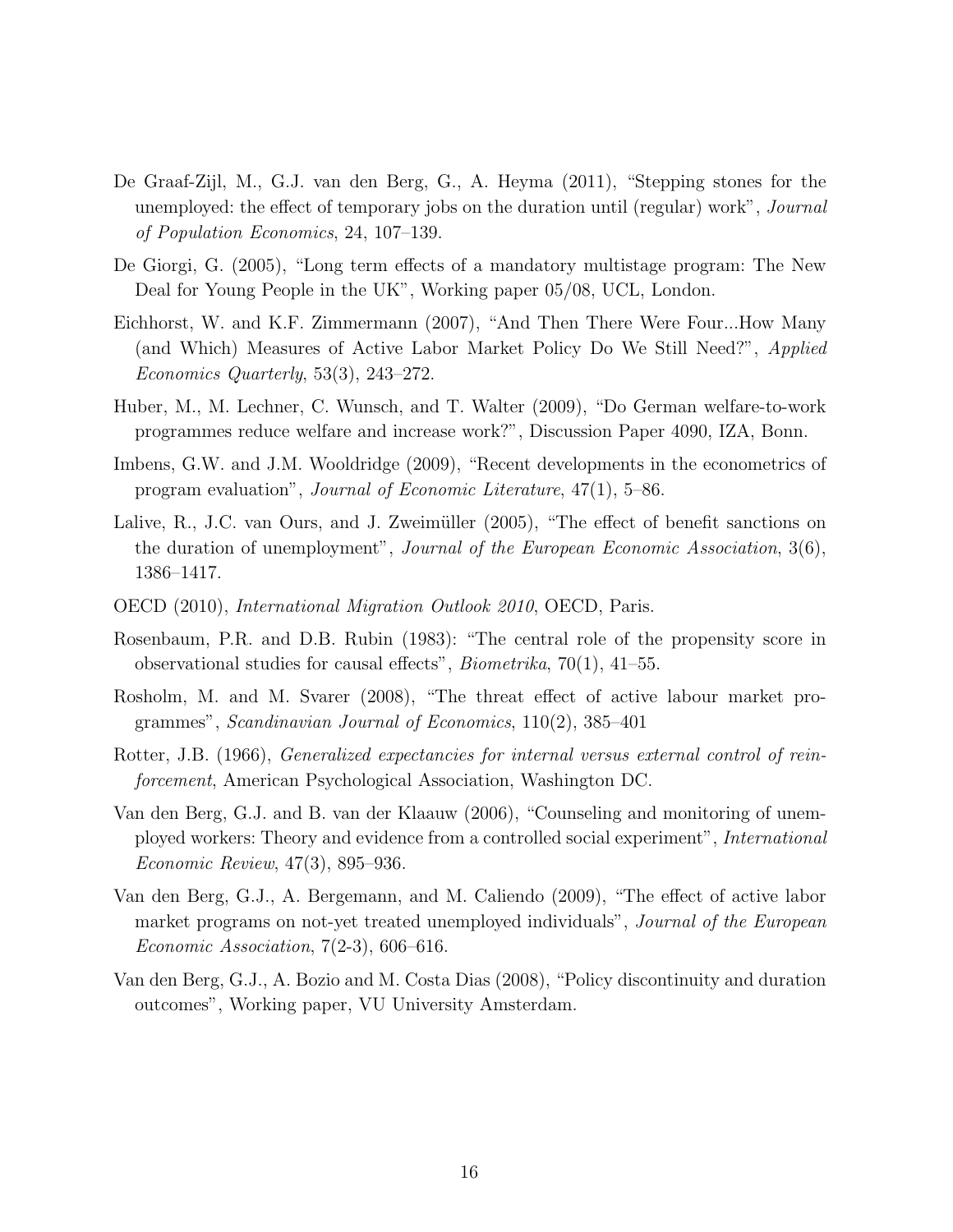| Variables                                   | Native | Russian | Central & Eastern | Turkish    |
|---------------------------------------------|--------|---------|-------------------|------------|
|                                             |        |         | European/         |            |
|                                             |        |         | Yugoslavian       |            |
| N                                           | 6181   | 325     | 432               | 209        |
| West Germany                                | 0.63   | 0.93    | 0.84              | 0.93       |
| Female                                      | 0.50   | 0.51    | 0.58              | 0.46       |
| German citizenship                          | 1.00   | 0.93    | 0.74              | 0.50       |
| Years since migration                       | 0.00   | 12.99   | 12.36             | 9.96       |
| Age                                         | 35.95  | 32.05   | 36.09             | 30.33      |
| Age $(17-24 \text{ years})$                 | 0.22   | 0.36    | 0.17              | 0.29       |
| Age $(25-34 \text{ years})$                 | 0.25   | 0.29    | 0.33              | 0.45       |
| Age $(35-44 \text{ years})$                 | 0.28   | 0.20    | $0.26\,$          | $0.20\,$   |
| Age $(45-55 \text{ years})$                 | 0.26   | 0.15    | 0.24              | $0.06\,$   |
| Married (or cohabiting)                     | 0.38   | 0.54    | 0.48              | 0.47       |
| Number of children                          | 0.48   | 0.73    | $0.51\,$          | 0.89       |
| Children                                    |        |         |                   |            |
| No children                                 | 0.69   | 0.56    | 0.65              | 0.49       |
| One child                                   | 0.18   | 0.24    | 0.21              | 0.23       |
| Two (or more) children                      | 0.13   | 0.20    | 0.13              | 0.28       |
| Locus of Control $(1=external, 7=internal)$ | 5.04   | 4.87    | 4.95              | 4.81       |
| Unemployment benefit recipient $(1=yes)$    | 0.79   | 0.73    | 0.76              | 0.77       |
| Level of UB $(missing=0)$                   | 510.84 | 424.39  | 503.87            | 478.29     |
| Level of UB $(log(ben+1), mis=0)$           | 4.73   | 4.34    | 4.61              | 4.67       |
| School leaving degree                       |        |         |                   |            |
| None, special needs, other                  | 0.02   | 0.03    | 0.03              | 0.12       |
| Lower secondary school                      | 0.29   | 0.34    | 0.31              | 0.43       |
| Middle secondary school                     | 0.44   | 0.45    | 0.33              | 0.28       |
| Specialized upper secondary school          | 0.25   | 0.18    | 0.32              | 0.17       |
| Professional Qualification                  |        |         |                   |            |
| None                                        | 0.08   | 0.18    | 0.14              | 0.32       |
| Internal or external professional training  | 0.73   | 0.65    | 0.65              | 0.54       |
| Technical college or university degree      | 0.19   | 0.17    | 0.21              | 0.14       |
| Months in unemployment (div. by age-18)     | 0.83   | 0.65    | 0.71              | 0.89       |
| Months in employment (div. by age-18)       | 8.45   | 6.14    | 7.89              | 7.81       |
| Employment status before unemployment       |        |         |                   |            |
| Employed                                    | 0.65   | 0.59    | 0.69              | 0.66       |
| Subsidized employment                       | 0.07   | 0.08    | 0.07              | $\rm 0.05$ |
| School, apprentice, military, etc.          | 0.15   | 0.19    | 0.10              | 0.14       |
| Maternity leave                             | 0.05   | 0.06    | 0.05              | 0.06       |
| Other                                       | 0.08   | 0.08    | 0.09              | 0.09       |

Table 1: Selected Sample Descriptives: Baseline Characteristics for Natives and Migrants

Source: IZA Evaluation Data Set, own calculations.

 $\emph{Note:}$  All numbers are shares unless stated otherwise.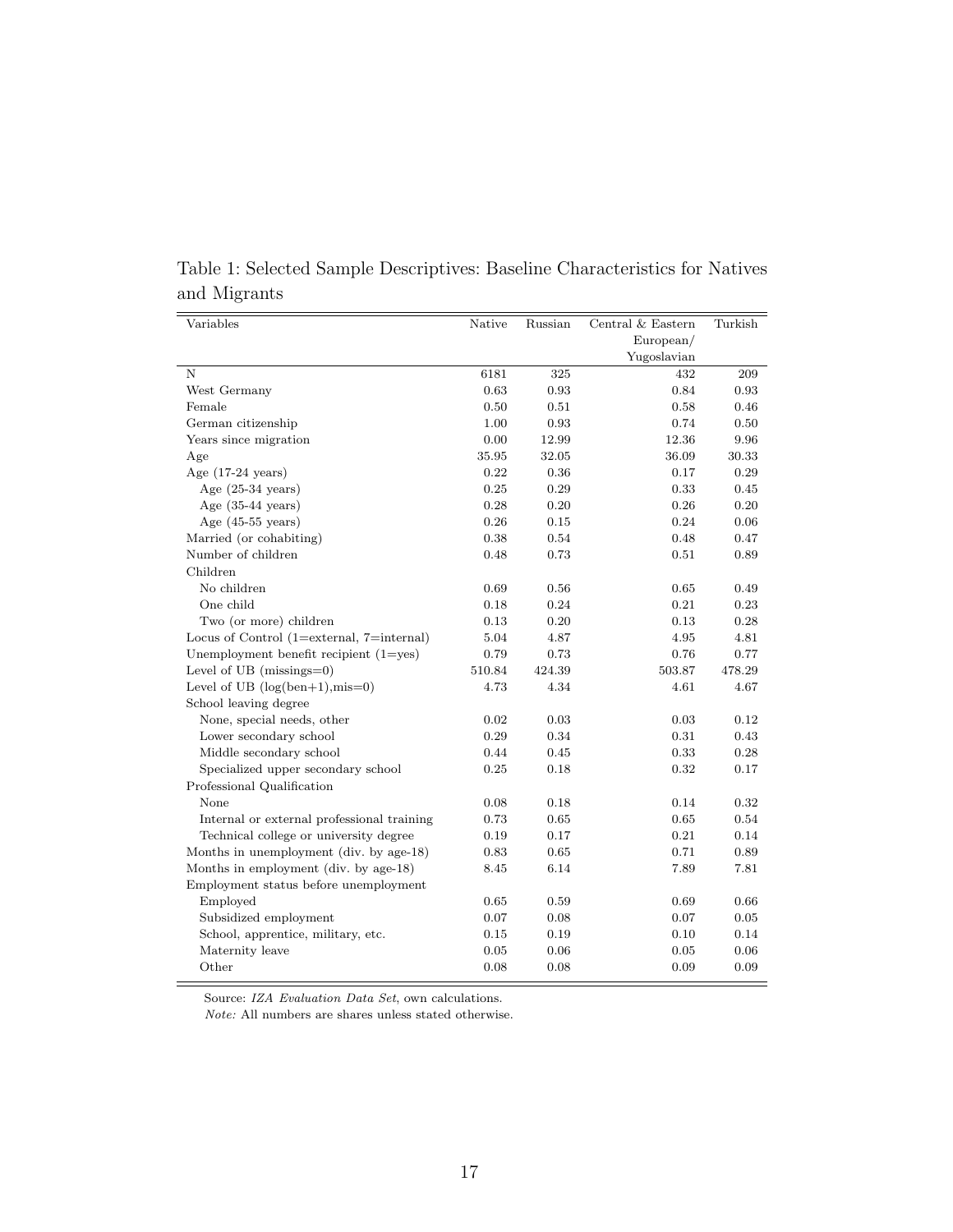Table 2: Perceived Treatment Entry and Search Intensity of Natives and Migrants

| Variables                                     | Native | Russian | Central & Eastern | Turkish |
|-----------------------------------------------|--------|---------|-------------------|---------|
|                                               |        |         | European/         |         |
|                                               |        |         | Yugoslavian       |         |
| N                                             | 6181   | 325     | 432               | 209     |
| Subjective (overall) probability of treatment | 4.80   | 5.24    | 5.13              | 5.72    |
| participation (0=very low, $10=$ very high)   |        |         |                   |         |
|                                               | (3.58) | (3.45)  | (3.54)            | (3.39)  |
| Participation probability $(n \geq 5)$        | 0.57   | 0.63    | 0.61              | 0.69    |
| Reservation wage (in euros)                   | 6.89   | 6.72    | 7.02              | 7.35    |
|                                               | (2.32) | (2.04)  | (2.25)            | (2.09)  |
| Number of search channels                     | 5.12   | 4.92    | 5.23              | 4.75    |
|                                               | (1.67) | (1.61)  | (1.67)            | (1.65)  |

Source: IZA Evaluation Data Set, own calculations.

Note: All numbers are shares unless stated otherwise; standard deviations in parentheses.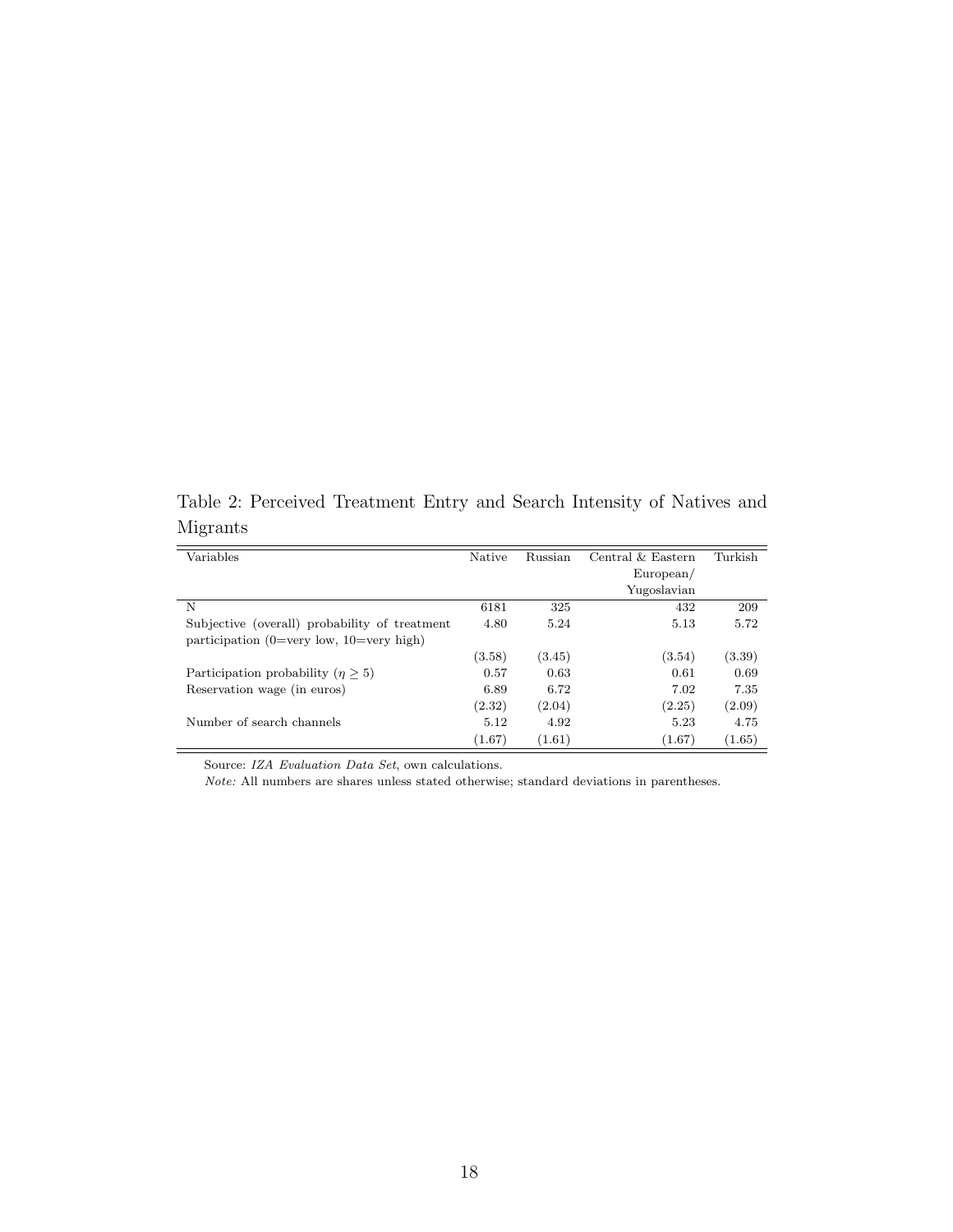|                                                         | $\log \phi$              | $\boldsymbol{s}$ |
|---------------------------------------------------------|--------------------------|------------------|
| Migration background (Ref.: Natives)                    |                          |                  |
| Russians                                                | 0.004                    | $-.310*$         |
| Central & Eastern European, former YU.                  | $-.002$                  | $-.021$          |
| Turkish                                                 | $0.1***$                 | $-.158$          |
| Migration background $\times$ participation probability |                          |                  |
| Natives $\times \eta^H$                                 | $-.028***$               | $0.231***$       |
| Russians $\times \eta^H$                                | $-.039$                  | $0.505***$       |
| Central & Eastern European, former YU. $\times \eta^H$  | $-.039$                  | $0.377**$        |
| Turkish $\times \eta^H$                                 | $-.045$                  | $-.018$          |
| West Germany                                            | $0.161***$               | $0.145***$       |
| Years since migration (divided by age)                  | $-.0002$                 | 0.135            |
| Female                                                  | $-.123***$               | 0.019            |
| Married (or cohabiting)                                 | $-.007$                  | $0.139***$       |
| Children (Ref.: No children)                            |                          |                  |
| One child                                               | $0.025***$               | $-.040$          |
| Two (or more) children                                  | $0.055***$               | $-.234***$       |
| Unemployment benefit recipient $(1 = yes)$              | $-.037**$                | 0.033            |
| Level of unemployment benefits $(\log(ben+1), mis=0)$   | $0.01***$                | $0.028**$        |
| Age (Ref.: $17-24$ years)                               |                          |                  |
| Age $(25-34 \text{ years})$                             | $0.094***$               | $-.151**$        |
| Age $(35-44 \text{ years})$                             | $0.149***$               | $-.028$          |
| Age $(45-55 \text{ years})$                             | $0.153***$               | $-.074$          |
| School leaving degree                                   |                          |                  |
| None, special needs, other (Ref.)                       |                          |                  |
| Lower secondary school                                  | $0.064***$               | 0.019            |
| Middle secondary school                                 | $0.076***$               | 0.161            |
| Specialized upper secondary school                      | $0.154***$               | $-.035$          |
| Vocational training                                     |                          |                  |
|                                                         |                          |                  |
| None $(Ref.)$                                           |                          | $0.18***$        |
| Int. or ext. prof. training, others                     | $0.067***$<br>$0.214***$ | $0.33***$        |
| Technical college or university degree                  |                          |                  |
| Months in unemployment (div. by age-18)                 | $-.013***$               | $-.007$          |
| Months in employment (div. by age-18)                   | $0.001*$                 | $0.006*$         |
| Personality traits                                      |                          |                  |
| Locus of Control $(1 = Internal)$                       | $0.027***$               | $-.097**$        |
| Openness (standardized)                                 | $0.017***$               | $0.065***$       |
| Conscientiousness (standardized)                        | $-.002$                  | $0.102***$       |
| Extraversion (standardized)                             | $0.009**$                | $0.05***$        |
| Neuroticism (standardized)                              | $-.012***$               | $-.064***$       |
| Father has A-level qualifications?                      |                          |                  |
| Not known (ref.)                                        |                          |                  |
| Yes                                                     | $0.04***$                | 0.136            |
| No                                                      | 0.017                    | $0.166*$         |
| Father employed at age 15?                              |                          |                  |
| Not known or already dead (ref.)                        |                          |                  |
| Yes                                                     | $-.008$                  | $-.090$          |
| No                                                      | $-.0009$                 | 0.021            |
| Employment status before Unemployment (Ref.: Employed)  |                          |                  |
| Subsidized employment                                   | $-.020$                  | 0.019            |
| School, apprentice, military, etc.                      | $-.046***$               | $-.072$          |
| Maternity leave                                         | $-.028*$                 | $-.066$          |
| Other                                                   | $-.006$                  | $-.130*$         |
| Available means of communication:                       |                          |                  |
| Landline telephone                                      | $-.020*$                 | $-.235***$       |
| Personal mobile phone                                   | $0.022*$                 | 0.077            |
| Computer                                                | 0.003                    | $-.040$          |
| Printer                                                 | $-.008$                  | $0.27***$        |
| Internet                                                | $0.033**$                | 0.155            |
| Email                                                   | $0.029**$                | $0.232***$       |
| Observations.                                           | 7,147                    | 7,147            |
| $Pseudo-R2$                                             | 0.303                    | 0.062            |

Table 3: OLS Estimation Results - Reservation Wage and Number of Search Channels

Note: Additional control variables used in the estimation: Months of entry into unemployment (June 2007 - April 2008), time between entry and interview (in weeks) and living situation. Full estimation results are available on request by the authors.

 $\ast \ast \ast/\ast \ast/\ast$  indicate significance at the 1%/5%/10%-level.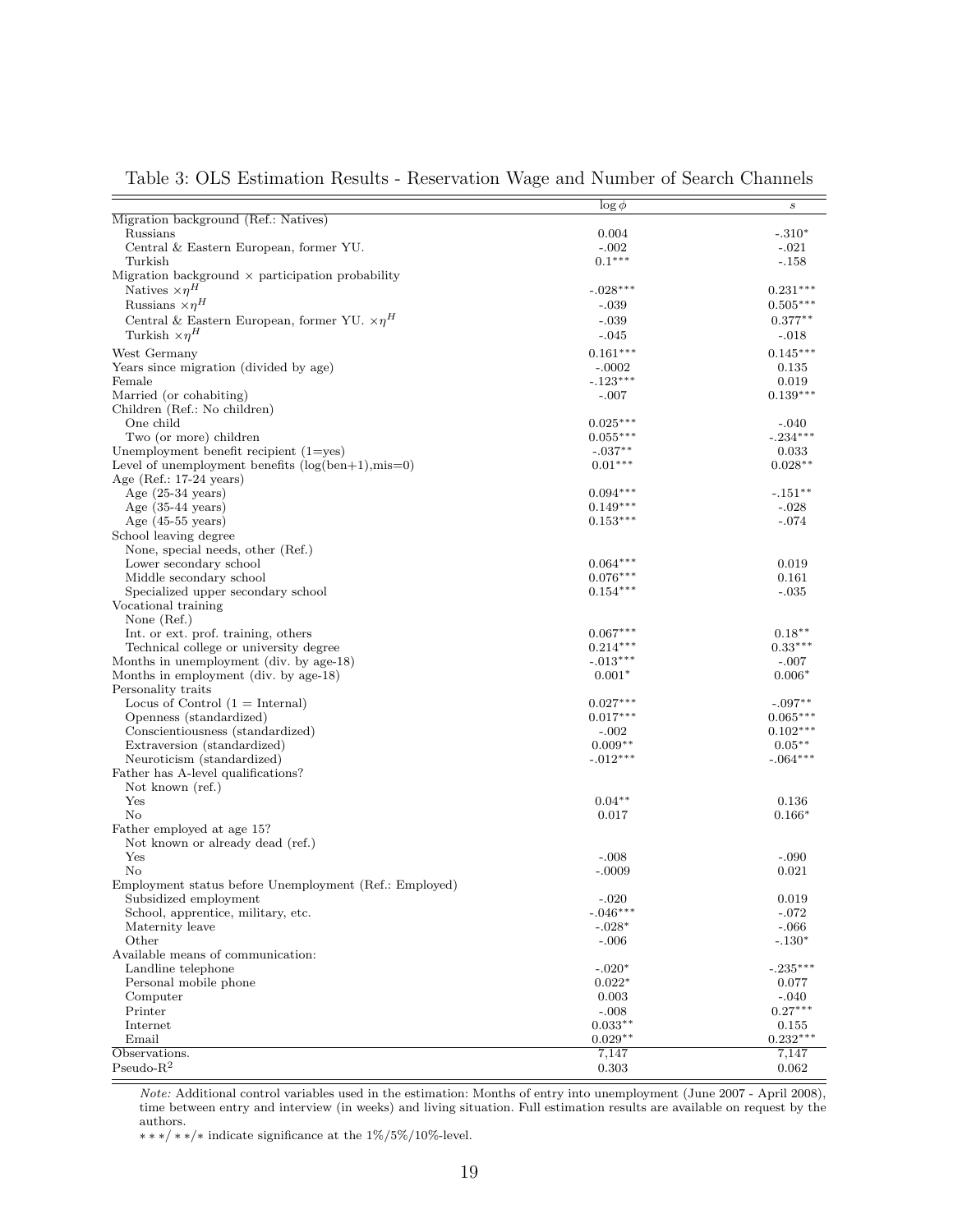|                                              | CEER migr.:         | Natives:            | High $\eta$ : CEER    | Low $\eta$ : CEER     |
|----------------------------------------------|---------------------|---------------------|-----------------------|-----------------------|
|                                              | High vs. Low $\eta$ | High vs. Low $\eta$ | vs. Natives           | vs. Natives           |
|                                              | (1)                 | (2)                 | (3)                   |                       |
| West Germany                                 | $-186$              | $0.297***$          | $1.277***$            | (4)<br>$1.728***$     |
|                                              | 0.209               | $0.153***$          |                       |                       |
| Female<br>Married (or cohabiting)            |                     |                     | $-.053$<br>$0.799***$ | $-.025$<br>$1.053***$ |
|                                              | $-.336*$            | $-.095$             |                       |                       |
| Children (Ref.: No children)                 |                     |                     |                       |                       |
| One child                                    | 0.087               | $-.002$             | $0.258*$              | 0.088                 |
| Two (or more) children                       | $-.026$             | 0.12                | 0.078                 | 0.032                 |
| Years since migration (divided by age)       | $-.030$             |                     |                       |                       |
| Unemployment benefit recipient $(1=yes)$     | 0.036               | $0.29**$            | $-.337$               | $-.142$               |
| Level of UB $(log(ben+1), mis=0)$            | 0.012               | 0.008               | 0.021                 | 0.032                 |
| Age (Ref.: $17-24$ years)                    |                     |                     |                       |                       |
| Age $(25-34 \text{ years})$                  | 0.084               | $-.167*$            | $-.320**$             | $-.475***$            |
| Age $(35-44 \text{ years})$                  | 0.209               | $-.198**$           | $-.911***$            | $-1.158***$           |
| Age $(45-55 \text{ years})$                  | $-.2123$            | $-.373***$          | $-1.066***$           | $-1.236***$           |
| School leaving degree                        |                     |                     |                       |                       |
| None, special needs, other (Ref.)            |                     |                     |                       |                       |
| Lower secondary school                       | $-.346$             | $-.101$             | $-.147$               | $-.305$               |
| Middle secondary school                      | $-.488$             | $-.251$             | $-.050$               | $-.171$               |
| Specialized upper secondary school           | $-.359$             | $-.442**$           | $-.016$               | $-.688$               |
| Vocational training                          |                     |                     |                       |                       |
| None $(Ref.)$                                |                     |                     |                       |                       |
| Int. or ext. prof. training, others          | $-.346$             | 0.023               | $-.624***$            | $-.204$               |
| Technical college or university degree       | $-488$              | $-.347***$          | $-.423*$              | $-.157$               |
| Months in unemployment (div. by age-18)      | $-.200***$          | $-.081***$          | $-.162***$            | $-.028$               |
| Months in employment (div. by age-18)        | $-.0002$            | $-.007$             | $-.045***$            | $-.066***$            |
| Personality traits                           |                     |                     |                       |                       |
| Locus of Control (1=Internal)                | $-.212$             | 0.004               | $-.201*$              | $-.075$               |
| Openness (standardized)                      | $-.102$             | $0.053*$            | $-.250***$            | $-.094$               |
| Conscientiousness (standardized)             | $-.076$             | 0.019               | 0.001                 | 0.093                 |
| Extraversion (standardized)                  | 0.105               | $-.015$             | 0.009                 | $-.093$               |
| Neuroticism (standardized)                   | 0.124               | $-.030$             | $0.185***$            | 0.038                 |
| Father has A-level qualifications?           |                     |                     |                       |                       |
| Not known (ref.)                             |                     |                     |                       |                       |
| Yes                                          | 0.252               | $-.150$             | $0.997***$            | 0.476                 |
| No                                           | 0.057               | $-.033$             | 0.199                 | $-.017$               |
| Father employed at age 15?                   |                     |                     |                       |                       |
| Not known or already dead (ref.)             |                     |                     |                       |                       |
| Yes                                          | $-.101$             | 0.071               | $-.286$               | 0.016                 |
| No                                           | $-.163$             | 0.226               | $-.126$               | 0.488                 |
| Employment status before UE (Ref.: Employed) |                     |                     |                       |                       |
| Subsidized employment                        | 0.019               | $-.048$             | 0.131                 | 0.146                 |
| School, apprentice, military, etc.           | 0.05                | $0.193**$           | $-.555***$            | $-.484*$              |
| Maternity leave                              | $-.017$             | 0.085               | $-.570**$             | $-442$                |
| Other                                        | $-.123$             | $-.110$             | $-192$                | $-.148$               |
| Rent                                         | $0.332*$            | $-.070$             | $0.592***$            | 0.193                 |
| Subletting                                   | $-.037$             | $-.011$             | $\,0.325\,$           | 0.335                 |
| Other                                        | $0.01\,$            | $-.681*$            | 0.465                 | $-.326$               |
| Available communication (non-exclusive)      |                     |                     |                       |                       |
| Landline telephone                           | $-.391$             | $-.146$             | 0.206                 | 0.391                 |
| Personal mobile phone                        | $-.030$             | 0.007               | $-.698***$            | $-.625***$            |
| Computer                                     | 0.397               | 0.08                | 0.073                 | 0.004                 |
| Printer                                      | 0.062               | $-.098$             | $-.277$               | $-.428*$              |
| Internet                                     | $-138$              | 0.104               | 0.246                 | 0.311                 |
| Email                                        | $-.045$             | $-.068$             | $-.498**$             | $-.427$               |
| Observations.                                | 757                 | 6181                | 3980                  | 2954                  |
| $Pseudo-R2$                                  | 0.066               | 0.032               | 0.142                 | 0.14                  |
|                                              |                     |                     |                       |                       |

#### Table 4: Propensity Score Estimation: General Participation Expectation in ALMP

Note: Estimations are done using a logit model. CEER stands for Central and Eastern Europe, Russia and former Yugoslavia. Additional control variables used: month of entry into unemployment and time between entry and interview.  $\ast\ast\ast/\ast\ast/\ast$  indicate significance at the  $1\%/5\%/10\%$  level.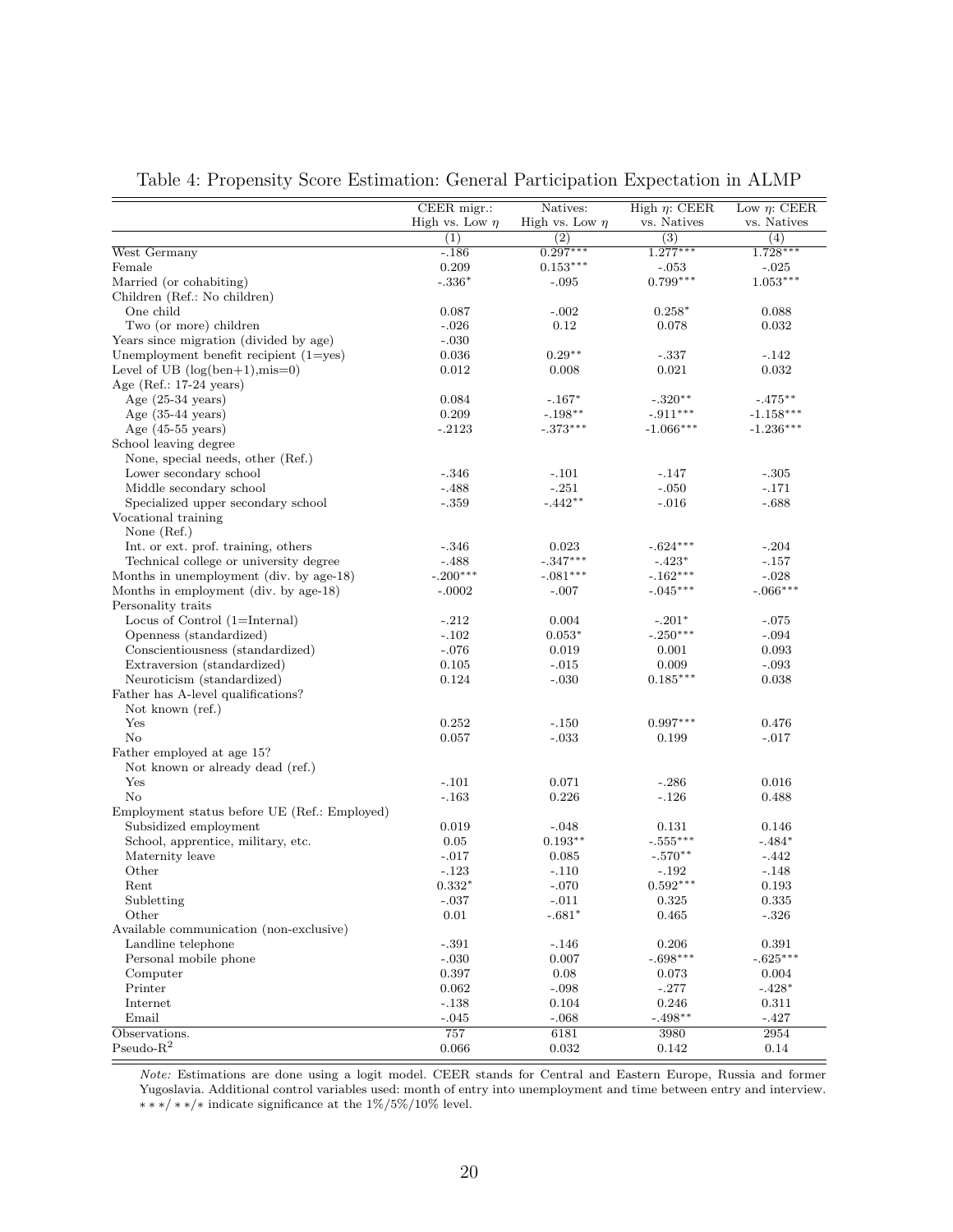Table 5: Matching Results: Reservation Wage and Number of Search Channels

| Comparison                      | Outcome                     | ATET     | s.e.  | t-value  | "Treated" | "Untreated" | Off support | Bias after | Median bias    |
|---------------------------------|-----------------------------|----------|-------|----------|-----------|-------------|-------------|------------|----------------|
|                                 | variable                    |          |       |          |           |             |             | matching   | after matching |
| CEER migr.: High vs. Low $\eta$ | $\log \phi$                 | $-0.039$ | 0.023 | $-1.649$ | 466       | 291         |             | 2.296      | 2.098          |
|                                 | $\boldsymbol{s}$            | 0.458    | 0.133 | 3.42     | 466       | 291         | 9           | 2.296      | 2.098          |
| Natives: High vs. Low $\eta$    | $\log \phi$                 | $-0.030$ | 0.008 | $-3.758$ | 3516      | 2665        |             | 0.627      | 0.482          |
|                                 | $\mathcal{S}_{1}$           | 0.220    | 0.043 | 5.068    | 3516      | 2665        | $\Omega$    | 0.627      | 0.482          |
| High $\eta$ : CEER vs. Natives  | $\log \phi$                 | $-0.009$ | 0.018 | $-0.512$ | 466       | 3513        |             | L.908      | 1.643          |
|                                 | $\mathcal{S}_{\mathcal{S}}$ | 0.152    | 0.089 | 1.695    | 466       | 3513        |             | 1.908      | 1.643          |
| Low $\eta$ : CEER vs. Natives   | $\log \phi$                 | 0.009    | 0.021 | 0.398    | 291       | 2663        | 5           | 2.041      | 1.387          |
|                                 | $\mathcal{S}_{\mathcal{S}}$ | $-0.144$ | 0.112 | $-1.286$ | 291       | 2663        | 5           | 2.041      | 1.387          |

Notes: CEER stands for Central and Eastern Europe, Russia and former Yugoslavia. We apply kernel (Epanechnikov) matching with common support; for the bandwidth we follow Silverman's rule-of-thumb and use 0.06. Standard errors are based on 1000 bootstrap replications. Extensive sensitivity analyses are available on request by the authors. Results are not sensitive to the kernel or bandwidth choice. Estimations are done using the PSMATCH2 package by Leuven and Sianesi.

Matching quality: we report the mean (median) standardized bias after matching. In addition, we show the number of individuals in each group ("treated" and "untreated") and the number of individuals lost due to missing common support (off support).